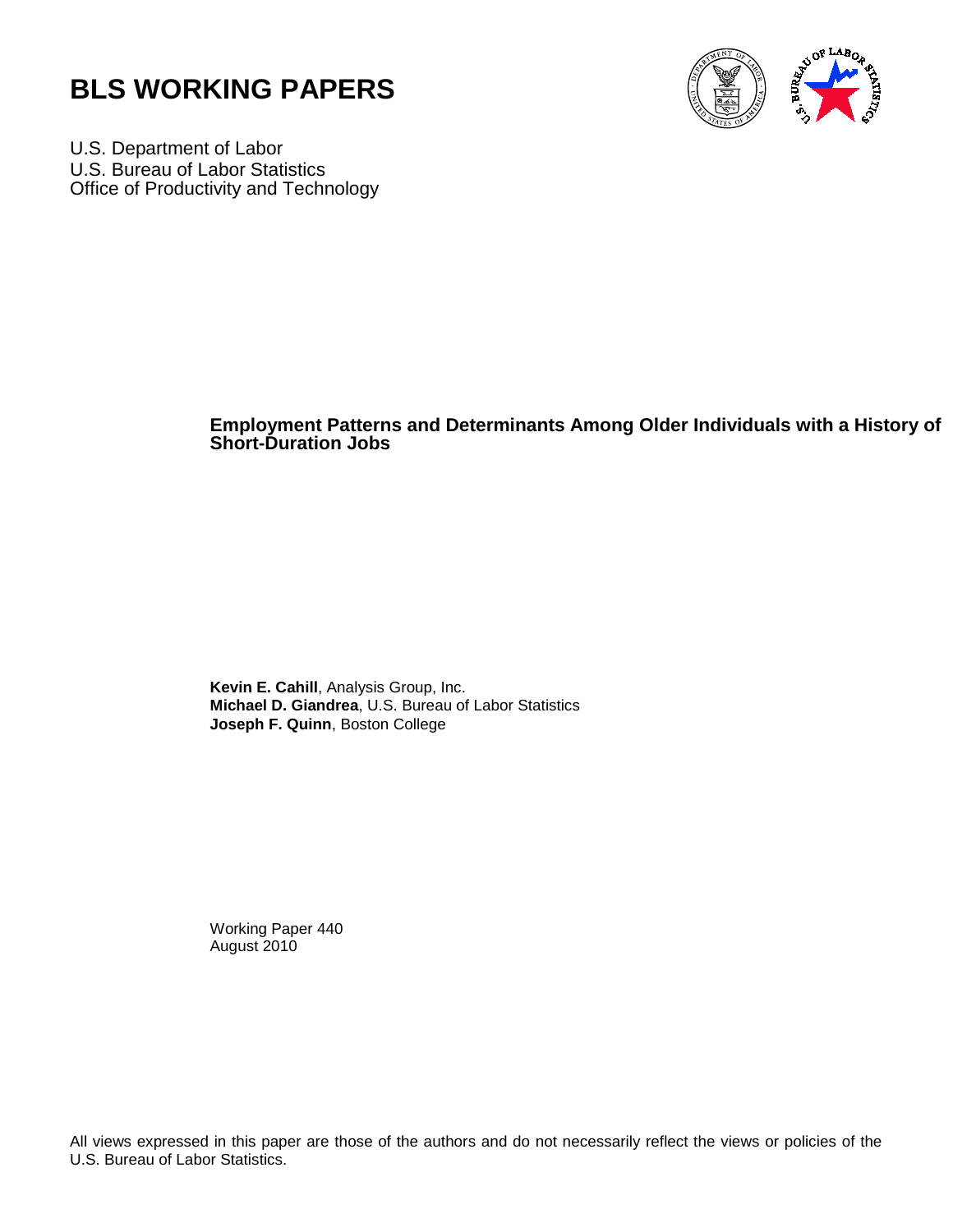# Employment Patterns and Determinants Among Older Individuals with a History of Short-Duration Jobs

Kevin E. Cahill, Ph.D. (corresponding author) Analysis Group, Inc. 111 Huntington Avenue,  $10^{th}$  Floor Boston, MA 02199 Email: kcahill@analysisgroup.com Phone: (617) 425-8380

Michael D. Giandrea, Ph.D. U.S. Bureau of Labor Statistics Office of Productivity and Technology Postal Square Building, Room 2180 2 Massachusetts Ave., NE Washington, DC 20212-0001 Email: [giandrea.michael@bls.gov](mailto:giandrea.michael@bls.gov) Phone: (202) 691-5628

Joseph F. Quinn, Ph.D. Department of Economics Boston College Chestnut Hill, MA 02467-3859 Email: [joseph.quinn@bc.edu](mailto:joseph.quinn@bc.edu) Phone: (617) 552-2393

July 16, 2010

All views expressed in this paper are those of the authors and do not necessarily reflect the views or policies of the U.S. Bureau of Labor Statistics. The Alfred P. Sloan Foundation supported this research through a grant to the Sloan Center on Aging and Work at Boston College.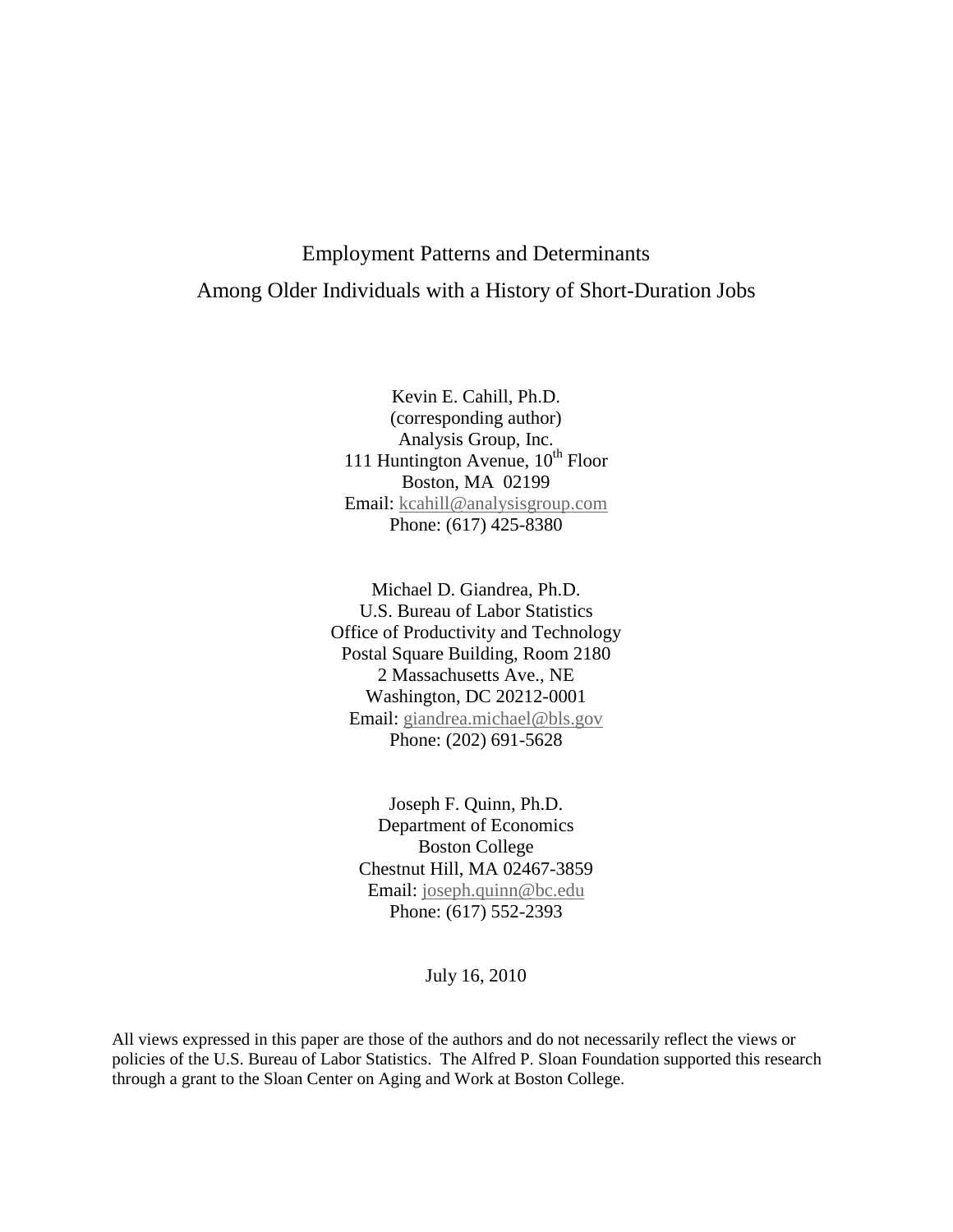#### **Abstract**

Many studies of labor force withdrawal patterns have focused on individuals who have had career jobs. This paper compares the demographic and economic characteristics of individuals who have never had a full-time career (FTC) job with those who have, and compares the timing and types of job switches that both groups make later in life. The comparison between non-FTC and FTC individuals is important because decisions by policymakers based on the existing retirement literature may have unintended consequences for individuals with only a series of short-duration jobs.

 We use a sample of respondents from the Health and Retirement Study (HRS) who have worked since age 50, and stratify respondents according to whether an individual has ever had a job that consists of 1,600 or more hours per year and lasts for at least ten years (i.e., a full-time career job). We find that individuals without FTC jobs are a heterogeneous group, representing individuals in many wage and occupational categories. Not surprisingly, we also find that individuals without FTC jobs are less likely than those with FTC jobs to be working in subsequent survey years. However, we find that the labor force withdrawal patterns of non-FTC individuals are similar to those of FTC individuals in many respects. In particular, individuals without FTC jobs change jobs later in life just as frequently as those with FTC jobs. Switching rates between wage-and-salary employment to self-employment and between white-collar and blue-collar jobs are largely similar by FTC status, as are reductions in wages later in life. Overall, the findings reveal that the work decisions later in life of individuals who have never had career employment are diverse, just as they are for individuals with career jobs.

Key words: Economics of Aging, Bridge Jobs, Gradual Retirement JEL No.: J26, J14, J32, H55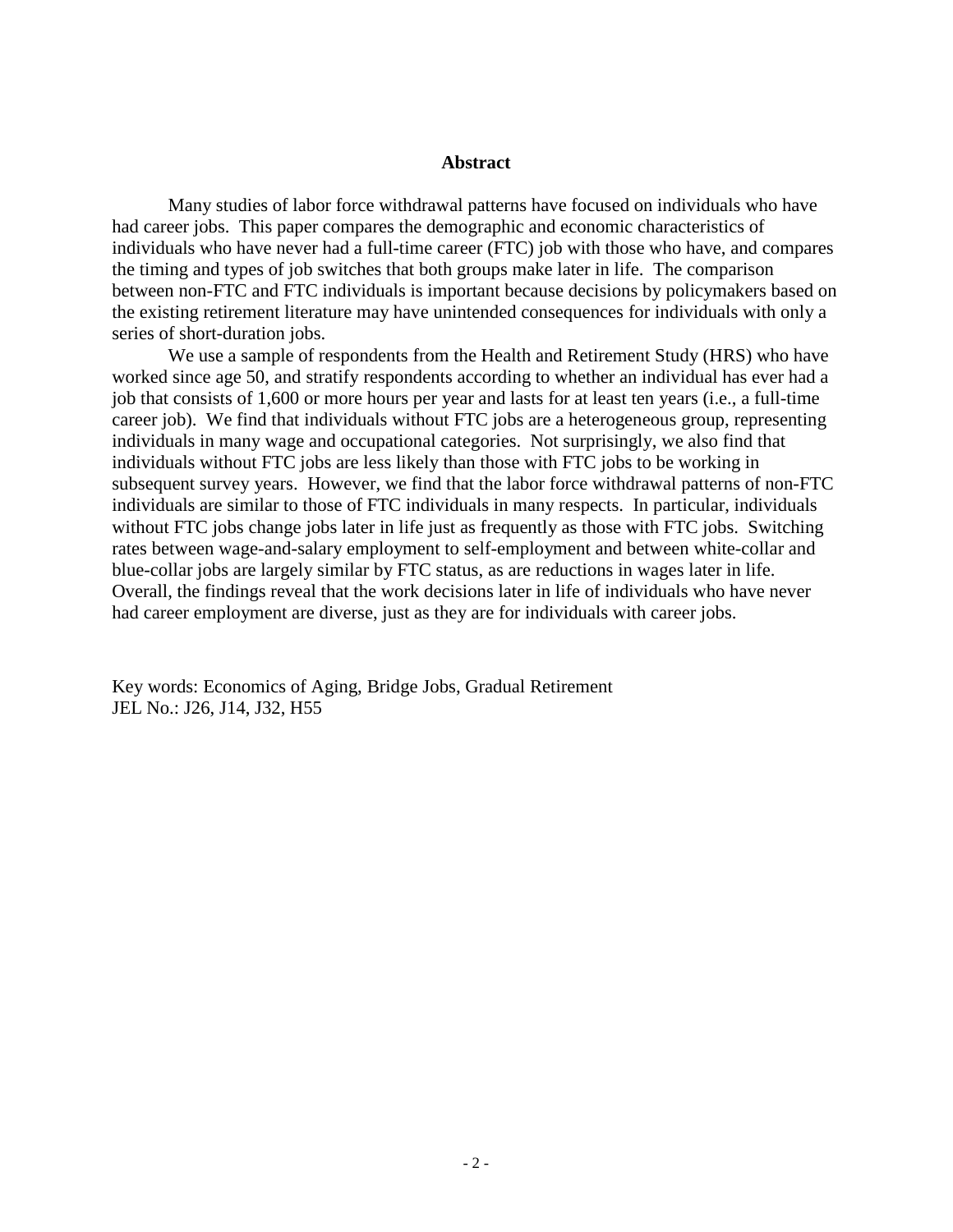#### **I. Introduction**

Many studies of labor force withdrawal patterns have focused on individuals who have had career jobs. One of the main findings from this research is that, more often than not, individuals with career jobs make at least one job change prior to exiting the labor force.<sup>[1](#page-3-0)</sup> Further, a substantial minority of individuals with wage-and-salary career jobs, approximately 10 percent, transition into self employment later in life.<sup>[2](#page-3-1)</sup> Evidence also suggests that many individuals with career jobs, approximately 15 percent, re-enter the labor force after initially "retiring" and that these re-entry decisions are often expected prior to leaving career employment.<sup>[3](#page-3-2)</sup> These job transitions also appear to be voluntary for most individuals. Collectively, these findings suggest that many career individuals view a job change later in life as a valuable option that can be exercised in order to exit the labor force gradually.

An important question is whether these findings from the retirement literature also apply to individuals who have never held a full-time career job because policy decisions based upon the existing literature may have different and unintended consequences for workers with intermittent work histories and with a more tenuous connection to the labor force. For example, policies that promote work later in life are often proposed as a way to alleviate the financial burden of an aging population. As the ratio of workers to retirees shifts from about 3 to 1 today to 2 to 1 by 2030, policymakers may look for ways to encourage continued labor force participation among individuals who reach traditional retirement ages. The existing literature on job transitions later in life provides evidence that such a policy may be welfare enhancing as the majority of individuals with career jobs do not exit the labor force abruptly, but instead transition to gradual retirement voluntarily.

 $\overline{a}$ 

 $1$  See Cahill, Giandrea, and Quinn (2006) and Giandrea, Cahill, and Quinn (2008).

<span id="page-3-1"></span><span id="page-3-0"></span> $2^2$  See Giandrea, Cahill, and Quinn (2008).

<span id="page-3-2"></span><sup>&</sup>lt;sup>3</sup> See Maestas (2007) and Cahill, Giandrea, and Quinn (2010).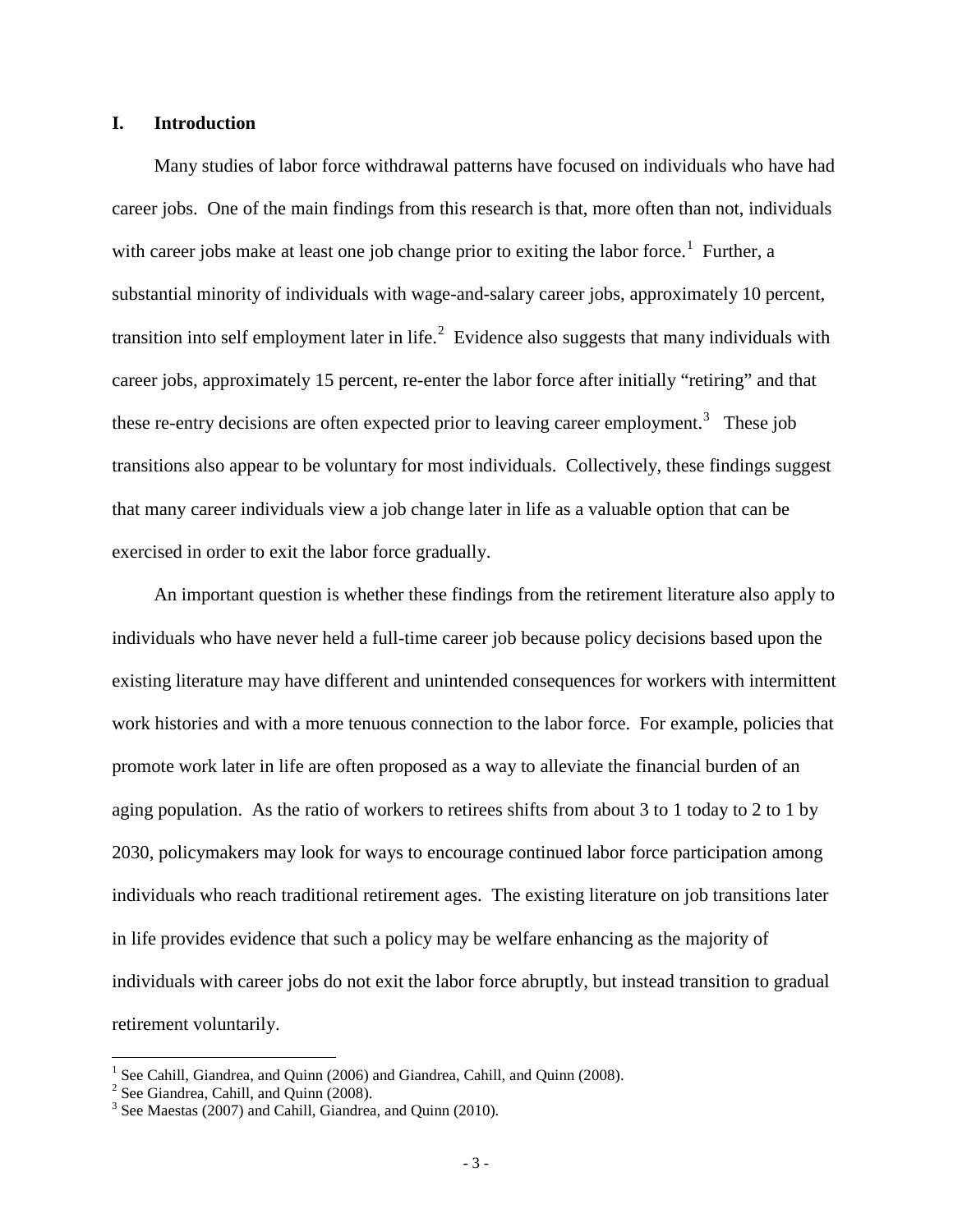Individuals without career jobs represent a sizable fraction of older Americans. Existing studies show that approximately 25 percent of men and nearly 50 percent of women have never had a career job, at least not later in life.<sup>[4](#page-4-0)</sup> Therefore, the results from the retirement literature on career employment might be limited in scope.

This paper addresses the issue of retirement among people with a history of short duration jobs by comparing them to those who have had career employment, either currently or in the past. We first compare the demographic and economic characteristics of individuals with and without career jobs in their work histories. We then focus on retirement outcomes by examining how long individuals who have never had a career job stay in the labor force relative to those with career job experience, and the extent to which job changes later in life are a significant phenomenon within the two groups. We then examine the types of job changes that career and non-career workers make later in life. In particular, we focus on switches between full-time and part-time work, between wage-and-salary and self employment, and between white-collar and blue-collar occupations. We also explore the extent to which wages are reduced when a job change is made later in life. Throughout the analysis, we examine men and women separately to take into account potential differences in retirement patterns and determinants.

Data for this study come from the Health and Retirement Study (HRS), a rich, nationally representative micro-level data set of approximately 12,600 individuals born between 1931 and 1941 (i.e., aged  $51-61$  $51-61$  in 1992).<sup>5</sup> The data are longitudinal and ongoing with interviews conducted every two years since 1992, with the most recently released data covering the 2008 survey. Attrition across waves ranged from three to ten percent, so that after 16 years about 62 percent of the original HRS core sample remained.

 $\overline{a}$ 

<span id="page-4-0"></span> $4$  See Cahill, Giandrea, and Quinn (2006).

<span id="page-4-1"></span><sup>5</sup> See Juster and Suzman (1995) for a description of the Health and Retirement Study.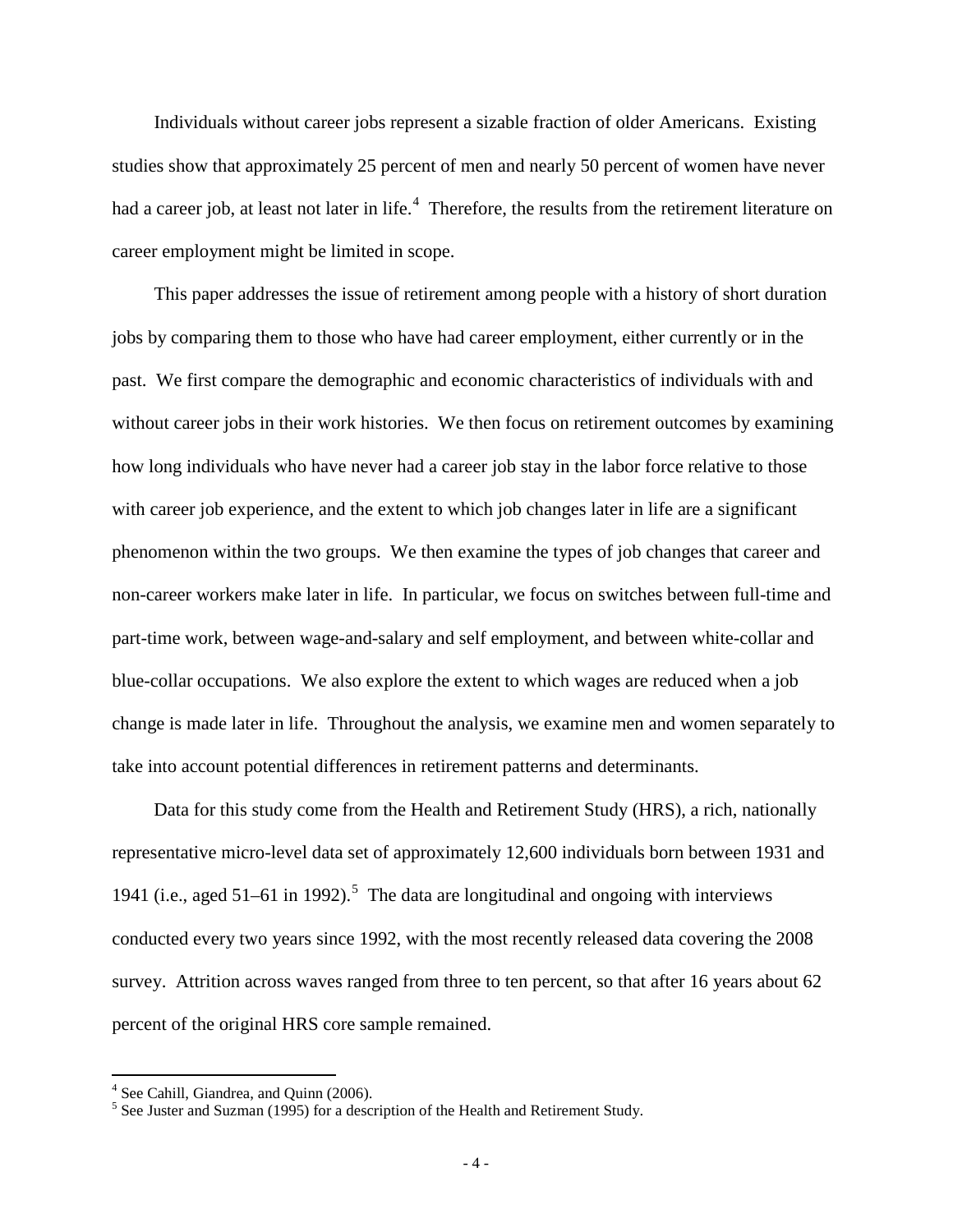The focus of this study is on HRS respondents who have worked, but who have never had a job that consisted of 1,600 or more hours per year and lasted for at least ten years (our definition of a full-time career (FTC) job). In order to construct work histories for each of the HRS respondents, we use all information available from each survey year from 1992 to 2008. In addition, we utilize information from the first HRS interview that asked about a respondent's current job and all previous jobs that lasted five years or more. If a respondent was not working at the time of the wave 1 interview, he or she was asked about the most recent job held, if any. In addition to stratifying HRS respondents by FTC status, we also exclude individuals with no work experience after age 50 because this paper focuses on labor force behavior and retirement patterns, and transitions out of the labor force prior to age 50 are unlikely to be part of the retirement process.

This paper is structured as follows. The next section provides some background and an overview of the relevant literature on transitional retirement. Section III describes the dataset – the Health and Retirement Study – and methods. Section IV provides a detailed description of the two key subgroups used in our analysis: (1) respondents who have worked since age 49 and who have never had a FTC job and (2) respondents who have worked since age 49 and who have had a FTC job. Section V summarizes the main findings.

#### **II. Background**

Much of the retirement literature on patterns of labor force withdrawal has focused on individuals with full-time career jobs, who often enjoy employer-provided benefits, or individuals with at least full-time employment into their 50s and 60s. For example, Cahill, Giandrea, and Quinn (2006) found that 60 percent of older workers who had left full-time career jobs had moved to short duration or part-time employment (known as bridge jobs) before

- 5 -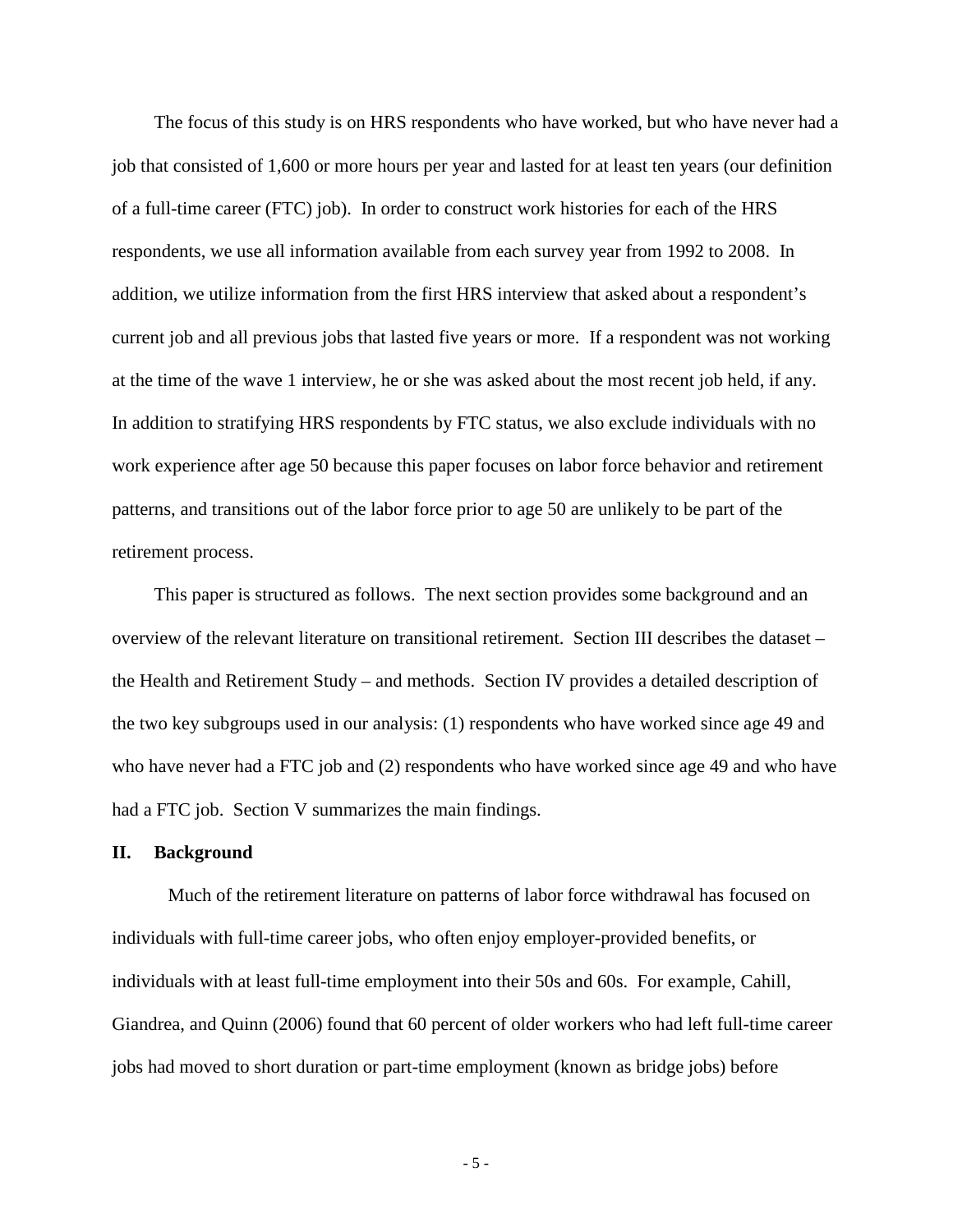complete labor force exit. Since, by definition, a bridge job is one that follows a full-time career job, few researchers have specifically addressed workers with intermittent work histories. Among those who have, Hotchkiss and Pitts (2007) analyze how intermittent work histories affect the wages of women. They found that intermittency could result in a wage penalty that was experienced at even low levels of labor force absence.

Most authors, however, have addressed labor force activity of older workers without considering the prior degree of labor force attachment. For example, Coile and Levine (2006) considered the effect of wealth on labor force activity utilizing data from the HRS, the Current Population Survey, and the Survey of Consumer Finances, but they did not stratify their findings by career job status. Similarly, Anderson, Gustman, and Steinmeier (1999) and Ruhm (1995) addressed the role of pensions in the labor force behavior of older workers. Gustman and Steinmeier (1994) and Madrian, Burtless, and Gruber (1994) investigated the role of health insurance in the work/leisure decision among older Americans. Other studies have examined switches to self employment later in life (Cahill, Giandrea, and Quinn, 2007), labor force reentry later in life (Maestas, 2007), and the voluntary nature of job transitions later in life, and have focused on individuals with career jobs. While these studies are valuable in describing the labor force behavior among older workers generally, they do not specifically address how workers of differing labor force attachment might retire differently. Our analysis attempts to fill this void in the retirement literature.

#### **III. Data and Methods**

The large majority of HRS men and women had work experience later in life, as shown in Table 1. Over 90 percent of men and 78 percent of the women in the sample had worked since age 50. We stratified this sub-sample according to whether respondents had ever held a FTC job,

- 6 -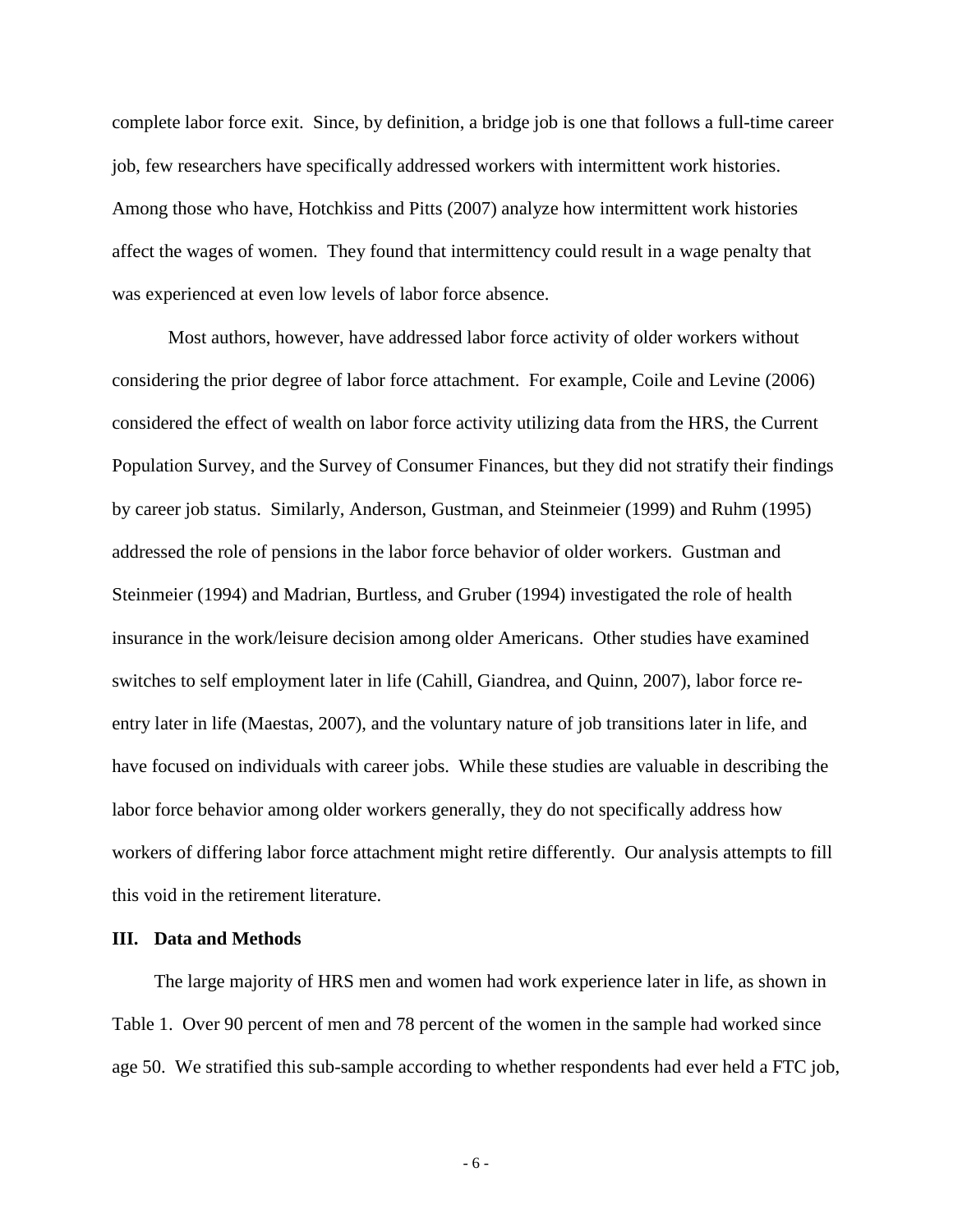and found that, among those who worked since age 50, 88 percent of men  $(88\% = 4,745 / 5,378)$ and 69 percent of women (69% = 3,635 / 5,300) had a FTC job in their work history. Therefore, a sizable minority of respondents  $-12$  percent of men (12% = 633 / 5,378) and 31 percent of women  $(31\% = 1,665 / 5,300)$  – had worked since age 50 but did not have a FTC job. These are our comparison groups.

Demographic and economic characteristics and labor force outcomes are compared across these two groups using descriptive statistics and multivariate analyses. The set of demographic and economic characteristics are based on responses from the first interview in 1992. Labor force outcomes, however, are based on an individual's work history, and focus on work status in each wave and the number of job switches since the first interview.

Using multivariate techniques, we first ask whether the existence of a FTC job in one's work history affects the likelihood of working as respondents approach traditional retirement ages. Here, FTC employment status may represent an individual's economic and emotional attachment to the labor force, after controlling for a number of economic and demographic characteristics. The first multivariate model explores the timing of the retirement decision among non-FTC and FTC individuals, and is specified as follows:

$$
R_{it}^* = \alpha + \beta_1 X_i + \beta_2 X_{it} + \beta_3 H_{it} + \beta_4 RET_{it} + \beta_5 Y_t + \beta_6 FTC \_ \, History_i + \varepsilon_{it} \tag{1}
$$

Observations are person-year. The left-hand side of this binary choice model is a latent variable,  $R_{it}^*$ , which determines the observed choice of whether or not to work in period t.  $R_{it}$ indicates that observed choice and is equal to 1 if individual *i* is working at time *t*, and is equal to zero otherwise. Variables  $X_i$  and  $X_i$  represent, respectively, time invariant and time varying individual characteristics.  $H_{it}$  is an indicator of health status and  $RET_{it}$  is a vector of retirement incentives associated with an individual's private pension plan and health insurance plan.  $Y_t$  is a

$$
-7 -
$$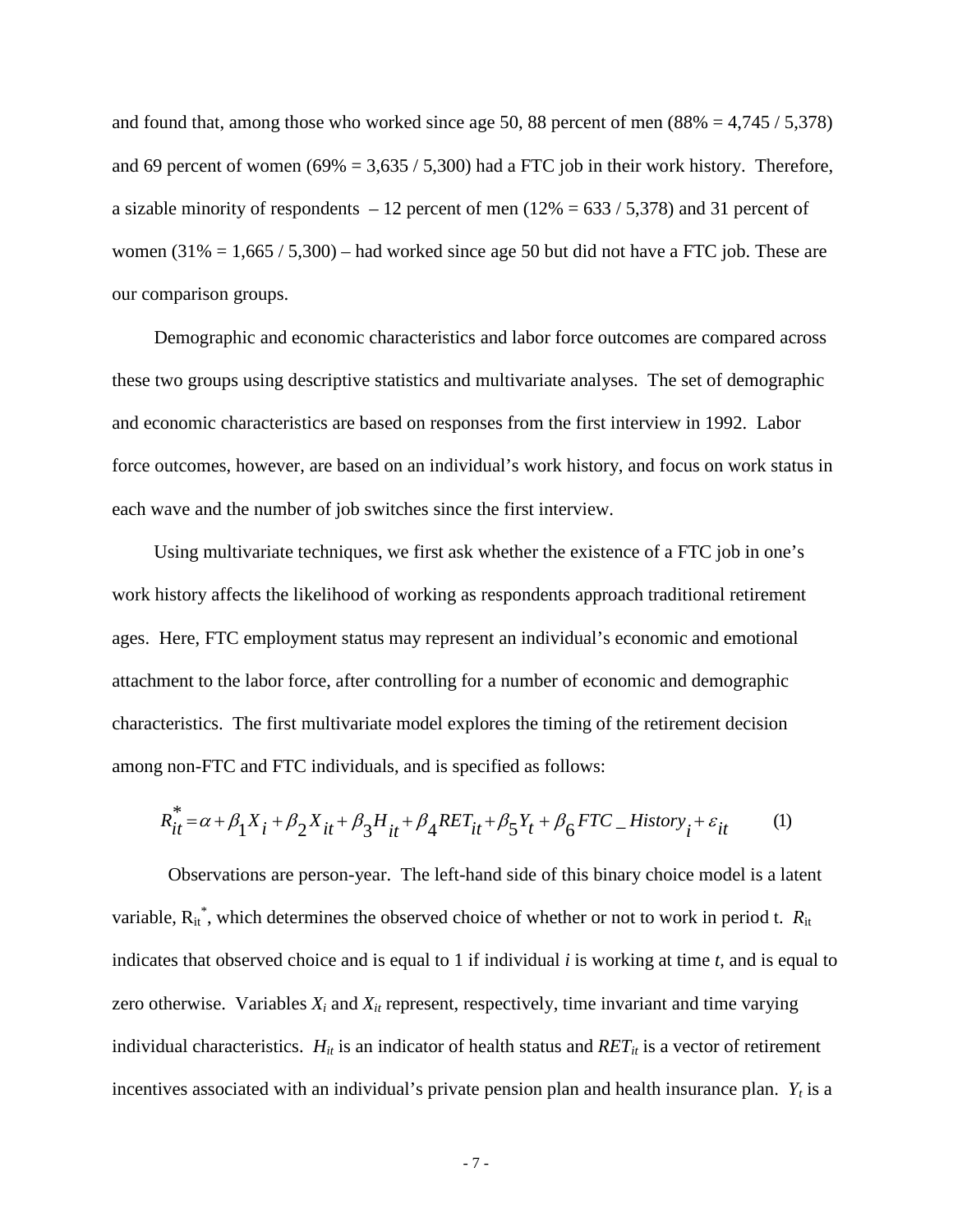series of year dummies that are intended to account for macroeconomic changes. *FTC\_Historyi* represents a dichotomous indicator for whether an individual has had a FTC job in his or her work history, and  $\varepsilon_{it}$  is a white noise error term. The model is estimated for all individuals in the sample who worked since age 50. Marginal effects from the regression are evaluated at the sample means.

We also examine job switching after the first interview using a multinomial logistic regression model with a three-way outcome variable: remained on the wave one job, switched to another job, or exited the labor force directly. We use FTC job status as an indicator of attachment to the current job, and hypothesize that those with FTC jobs in their work history will display more attachment to their current work position while controlling for economic and demographic characteristics. A latent dependent variable determines the observed choice to remain working on the wave one job, switch to another job, or exit the labor force. The observed choice is set equal to 0 for those who are still on their 1992 job when we last observe them, 1 if an individual switched to at least one other job since the wave one interview, and 2 if the individual exited the labor force directly without any job switches. The set of right-hand side variables include the demographic and economic characteristics described above, and are measured at the time of the first interview. The model is estimated for all individuals in the sample who were working in wave one. Marginal effects from the regression are evaluated at the sample means.

#### **IV. Results**

As noted above and as shown in Table 1, 88 percent of men who worked since age 50 also held a FTC job at some point in their work history, as did 69 percent of women. The

- 8 -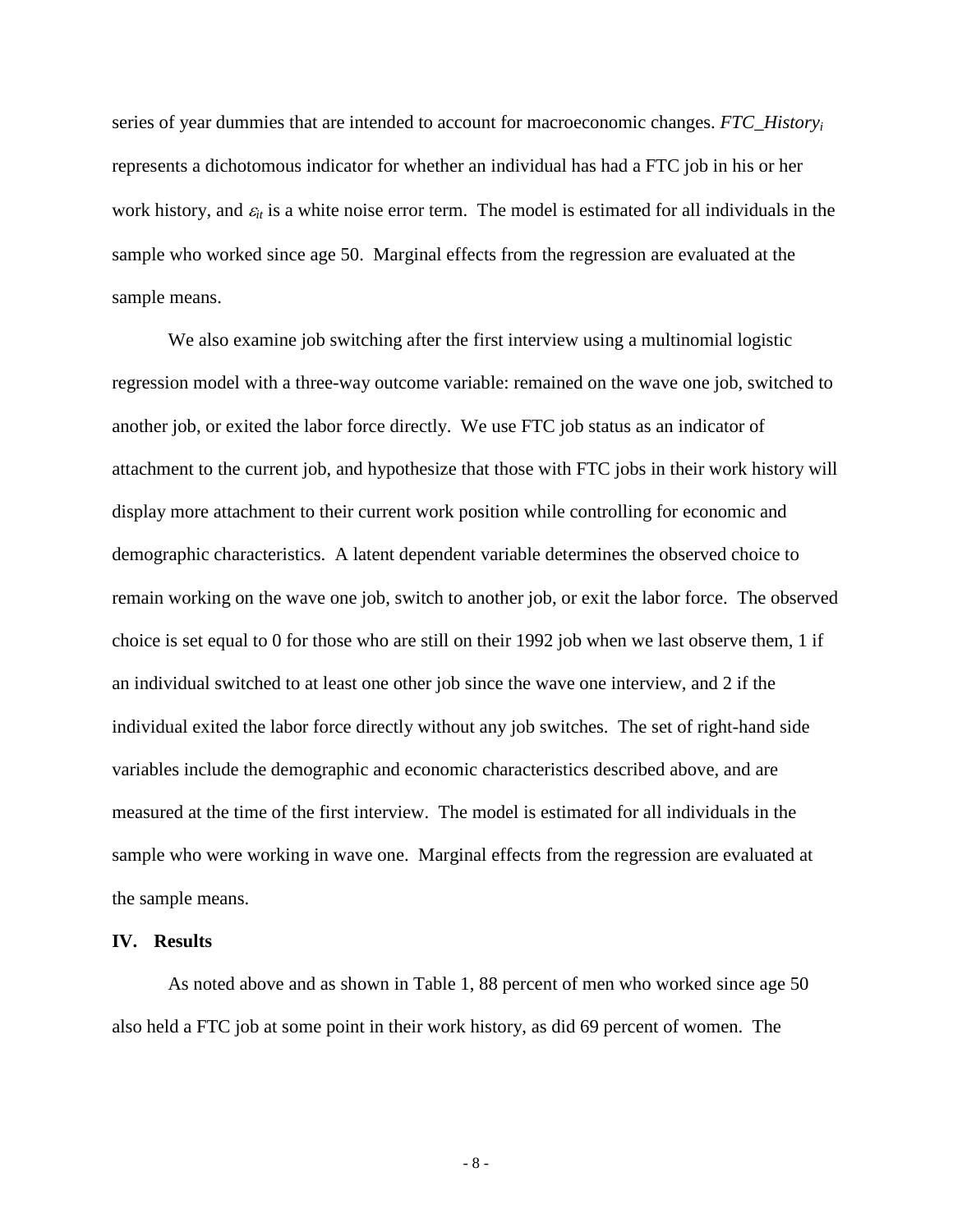remaining 12 percent of men and 31 percent of women who worked since age 50 never held a FTC job.

#### *Demographic and Economic Characteristics by FTC Status*

Table 2 presents demographic characteristics measured at the time of the first HRS interview, by gender and FTC status. Among the men who never held a FTC job, we find a nearly equal distribution of self-assessed subjective health status across three categories: excellent or very good, good, and fair or poor. In contrast, this distribution is skewed towards excellent or very good health for those with FTC jobs in their work history; these male respondents were three times more likely to describe their health as excellent or very good instead of fair or poor.

Regarding higher education, there was only a slight difference by FTC status; 82 percent of men without a FTC job had less than a college degree compared to 77 percent of men with a FTC job in their work history. Men who had never had a FTC job were almost twice as likely as those with a FTC job to be unmarried in 1992 (19 versus 11 percent). About one half of men who had never had a FTC job had an employed spouse, compared to 57 percent of those who had a FTC job. This may indicate that, to a certain extent, employment and attachment to the labor force are complementary among spouses.<sup>[6](#page-9-0)</sup>

 Among women, including both primary HRS respondents and spouses of the age-eligible male respondents, we find that the distribution of ages was nearly uniform from 51 to 61 for those who have never held a FTC job. Those with FTC jobs, however, were more than twice as likely to be younger than 53 in 1992 than 54 to 57 or 58 to 61. This age difference may reflect a greater labor force attachment and reduced labor force intermittency among the younger women

 $\overline{a}$ 

<span id="page-9-0"></span> $6$  See Coile (2004) and Kapur and Rogowski (2007), among others, for recent analyses of retirement patterns of couples.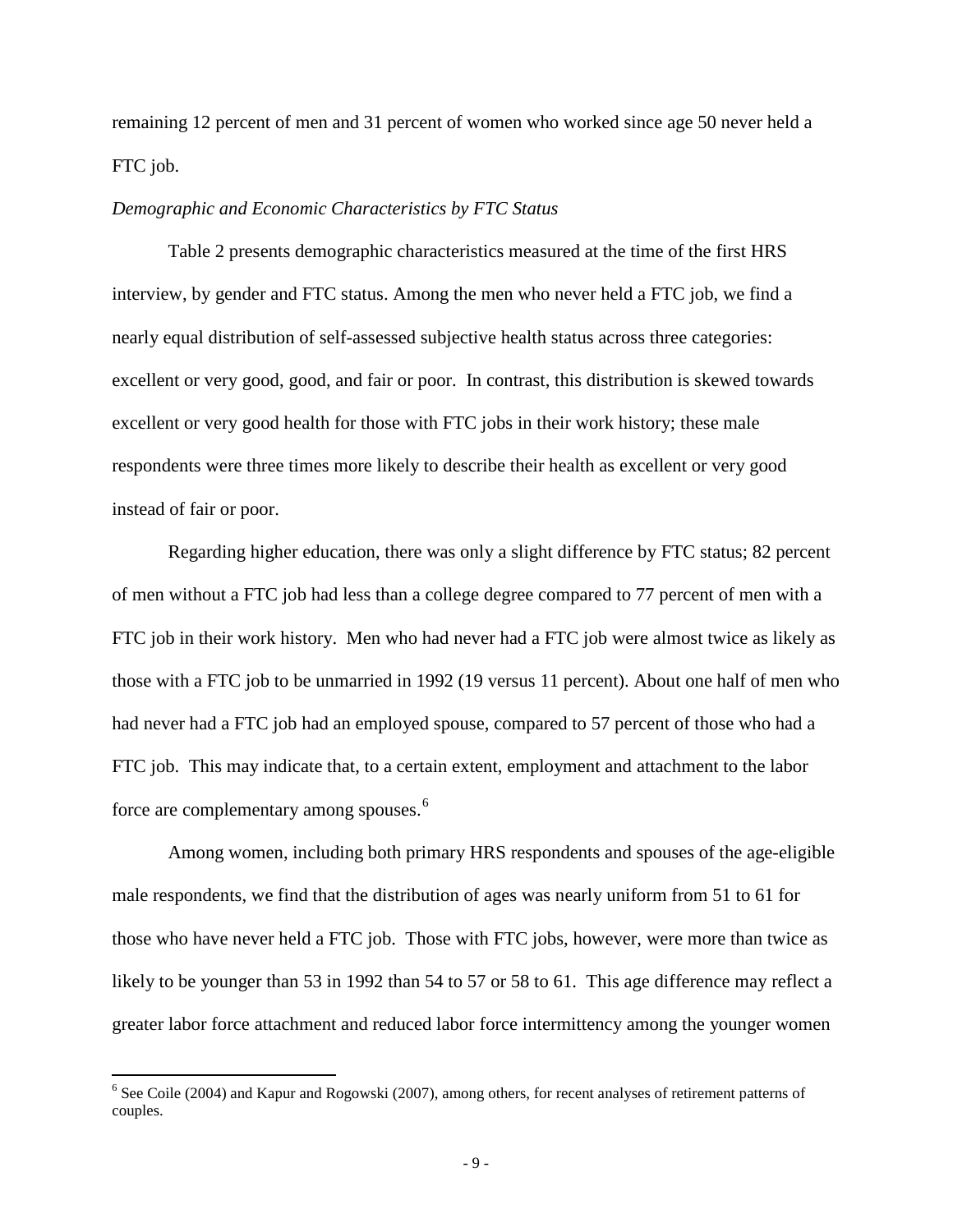in the sample. Among the other demographic characteristics, however, differences by FTC status were somewhat less pronounced among the women than for the men. We also note that the percentage of women who were married as of the first interview was much lower than the percentage of men who were married. This difference is likely due to a combination of women marrying older men, on average, and higher mortality rates among men.

In Table 3, we describe the economic characteristics of the sample as measured in 1992. Among men without FTC jobs in their work history, 67 percent had health insurance on their 1992 job that would be maintained if they left the job, compared to 80 percent among men with FTC jobs in their work history. More than one quarter (28%) of men without a FTC job did not have health insurance coverage on their wave one job, compared to only 11 percent of men with a FTC job. Regarding pension status, men who did not have a FTC job in their work history were much less likely than those with FTC jobs to have a defined-benefit (DB) pension (20 percent versus 47 percent) or a defined-contribution (DC) pension (11 percent versus 17 percent). Two thirds of men without a FTC job in their work history had no pension.

We also analyze occupational status, broadly defined, as of  $1992.^7$  $1992.^7$  Among men who never held a FTC job, 25 percent were employed in blue collar / not highly skilled positions in 1992. Among men with a FTC job, only 14 percent were blue collar / not highly skilled, while one third were white collar / highly skilled, and 38 percent were blue collar / highly skilled.

We find very clear and statistically significant differences in the wage distributions of those with and without FTC jobs. Non-FTC men were three times as likely as FTC men to be

 $\overline{a}$ 

<span id="page-10-0"></span> $\frac{7}{2}$  Occupation is categorized as blue/white collar, and then categorized as highly/not highly skilled. Individuals working in managerial or professional occupations are considered white collar, highly skilled. Individuals working in technical, sales, and administrative support occupations are considered white collar, not highly skilled. Individuals working in precision production, craft, and repair occupations, construction trades, machine operator, assembler, and inspector occupations, transportation and material moving occupations, and protective service occupations are considered blue collar, highly skilled. All other occupations are considered blue collar, not highly skilled.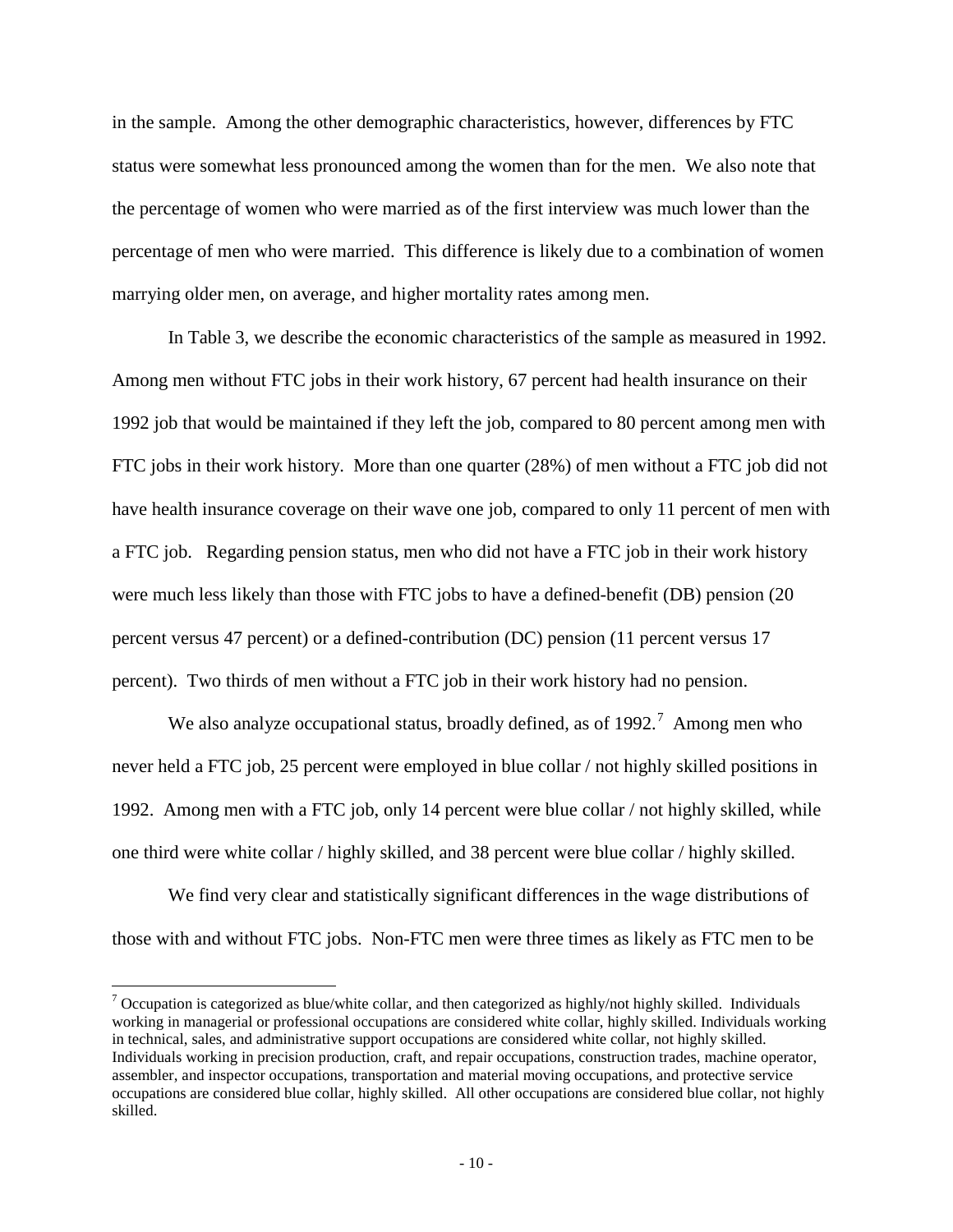making \$6 to \$10 per hour on their 1992 job (30 percent versus 10 percent) and were half as likely to be earning between \$20 and \$50 per hour (23 percent versus 46 percent).

We find a similar result when examining wealth in 1992. More than one half (56 percent) of men with no FTC job in their work history had non-pension financial wealth of \$25,000 or less, compared to 36 percent of men with FTC jobs. At the other end of the wealth spectrum, only 23 percent of the men with no FTC job in their work history had non-pension financial wealth of \$100,000 or more compared to 34 percent of men who had a FTC job. Increasing labor force attachment among men is associated with increased non-pension wealth. This may be indicative of more and larger paychecks providing increased opportunities for saving.

Among women, we find that those with no FTC job in their work history were about one third as likely as those with a FTC job to have a DB pension (15 percent versus 41 percent and almost twice as likely to have no pension (77 percent versus 39 percent). We also observe similar distributions as we saw with men vis-à-vis wage rate on the 1992 job. Women who did not have a FTC job were about twice as likely as those with FTC jobs to earn between \$6 and \$10 per hour (37 percent versus 18 percent) and were nearly half as likely as those with FTC jobs to earn between \$20 and \$50 per hour (20 percent versus 37 percent). Differences in nonpension financial wealth by FTC status, however, were much less pronounced than those among the men. This result may reflect the extent to which wealth among women is dependent on marital status.

To summarize, we note that increasing attachment to the labor force via a FTC job is associated with having a job with good characteristics, such as health insurance, pension benefits, and higher wages. Whether the attachment is due to the quality of the jobs or the

- 11 -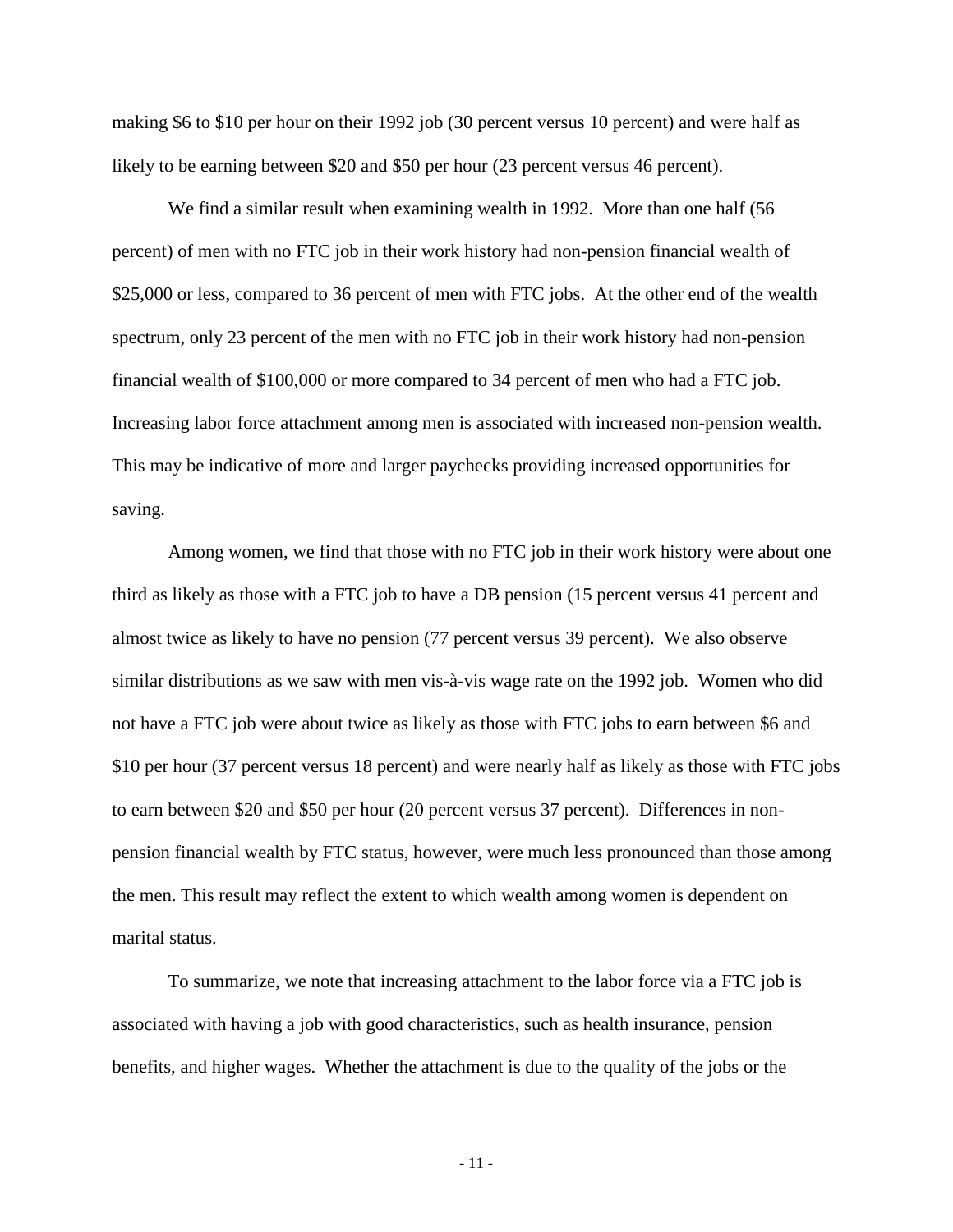quality of jobs is due to continued labor force attachment, we are unable to determine in this analysis.

#### *Retirement Outcomes*

The first two outcomes we address are work status and the prevalence of part-time employment. We examine each of these outcomes over time, from 1992 through 2008, for men and women separately. Not surprisingly, respondents were less likely to be working in subsequent surveys (Figures 1a and 1b for men and women, respectively). The patterns by gender were remarkably similar, though women were somewhat more likely to be working in each survey year, reflecting in part the fact that these women with work experience since age 49 were, as a whole, younger than their male counterparts. In all survey years for both men and women, individuals with FTC jobs in their work histories were significantly more likely to be working than those without.

While the work status patterns were similar by FTC status (i.e., a gradual monotonic decline in employment), the role of part-time employment was different across these two groups (Figures 2a and 2b). Part-time employment became increasingly common over time among individuals with a FTC job in their work history, as some full-time career workers moved into part-time employment, whereas the percentage of individuals without FTC jobs who were working part time was much higher and remained relatively stable, especially for women. Only 10 percent of the men with a FTC job in their work history were working part time in 1992. This percentage increased steadily through 2008, when more than one half of these men were working part time. Among men who never held a FTC job, more than 60 percent were working part time in 1992. This percentage remained fairly constant through 2000, and then increased to between 70 and 80 percent from 2002 to 2006 before declining somewhat in 2008. A similar pattern is observed among women where the percent working part time increased steadily among those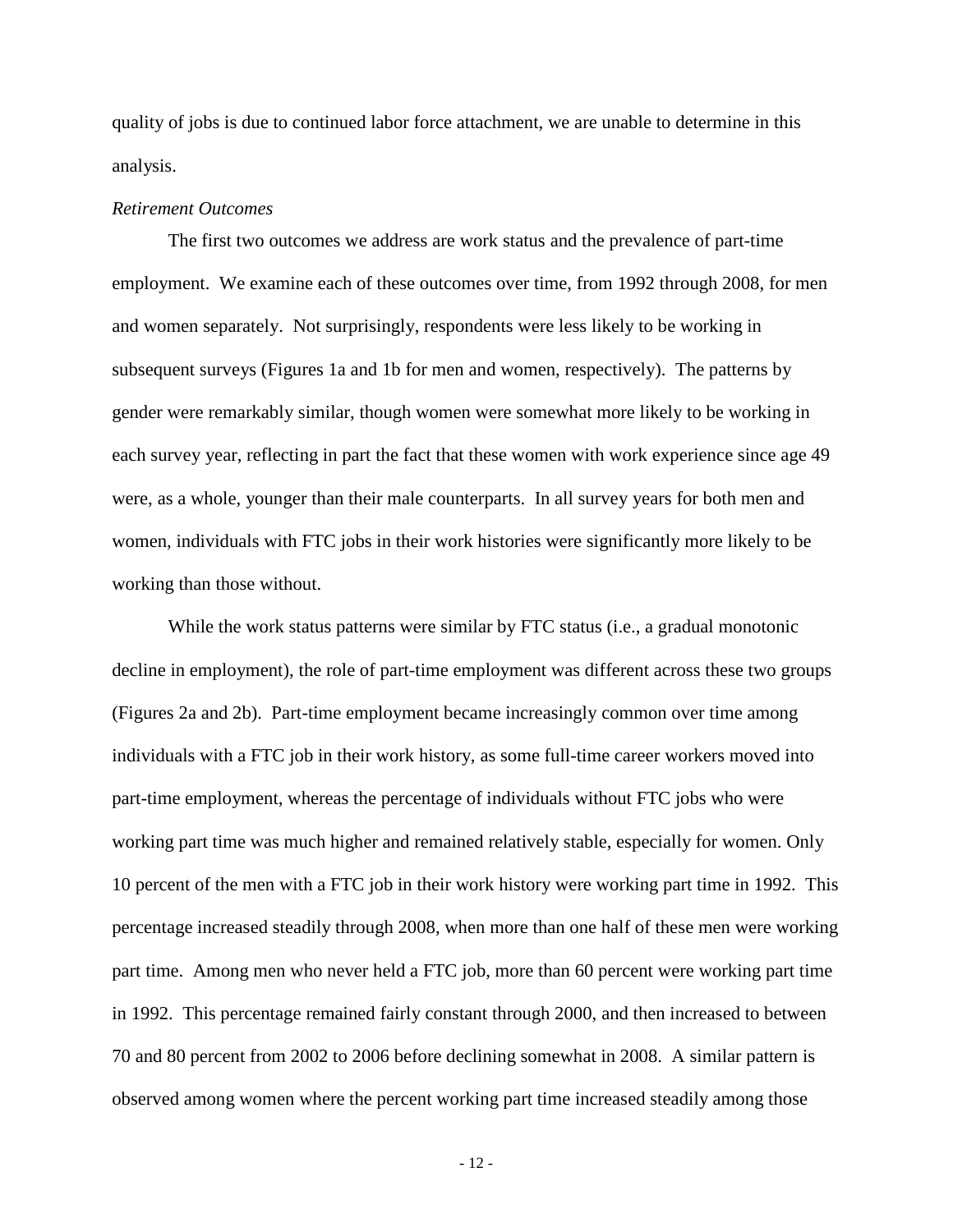with FTC jobs in their work history and the percent working part time remained relatively stable at approximately 80 percent for those women without a FTC job.

Table 4 describes the number of job switches since 1992 among those respondents who were working at the time of the first interview. Overall, we find that for both men and women, approximately one half of workers with no FTC job in their work history had exited the labor force directly from their 1992 job, compared to 42 percent of those with a FTC job. About one in ten respondents without a FTC job were still on their wave one job when they were last observed (8 percent of men and 11 percent of women), compared with 18 percent of the men and women with FTC jobs in their work histories. Among all respondents who had switched employment since wave one, most had switched only once; relatively few respondents, between 6 and 7 percent, had more than two job switches. In summary, those without FTC jobs in their work histories were less likely than those with FTC jobs to remain working on their wave one job; however, the number of job switches since wave one were similar by FTC status for both men and women. These qualitative findings remained when we restricted the sample to respondents who participated in all 9 waves of the HRS through 2008 (bottom panel of Table 4).

Table 5 provides more information relating to the nature of job switches among those with different FTC job histories. We find that slightly more than one third of men and women who had work experience since age 49 and who were working in 1992 experienced a switch from full-time to part-time work, with the percentage of non-FTC respondents making the switch being somewhat higher than those with FTC jobs (41 percent versus 35 percent for men and 39 percent versus 36 percent for women). We also find that 26 percent of the men and 32 percent of the women reported a switch from self employment to wage-and-salary work while only 13 percent of men and 10 percent of women reported a switch from wage-and-salary work to self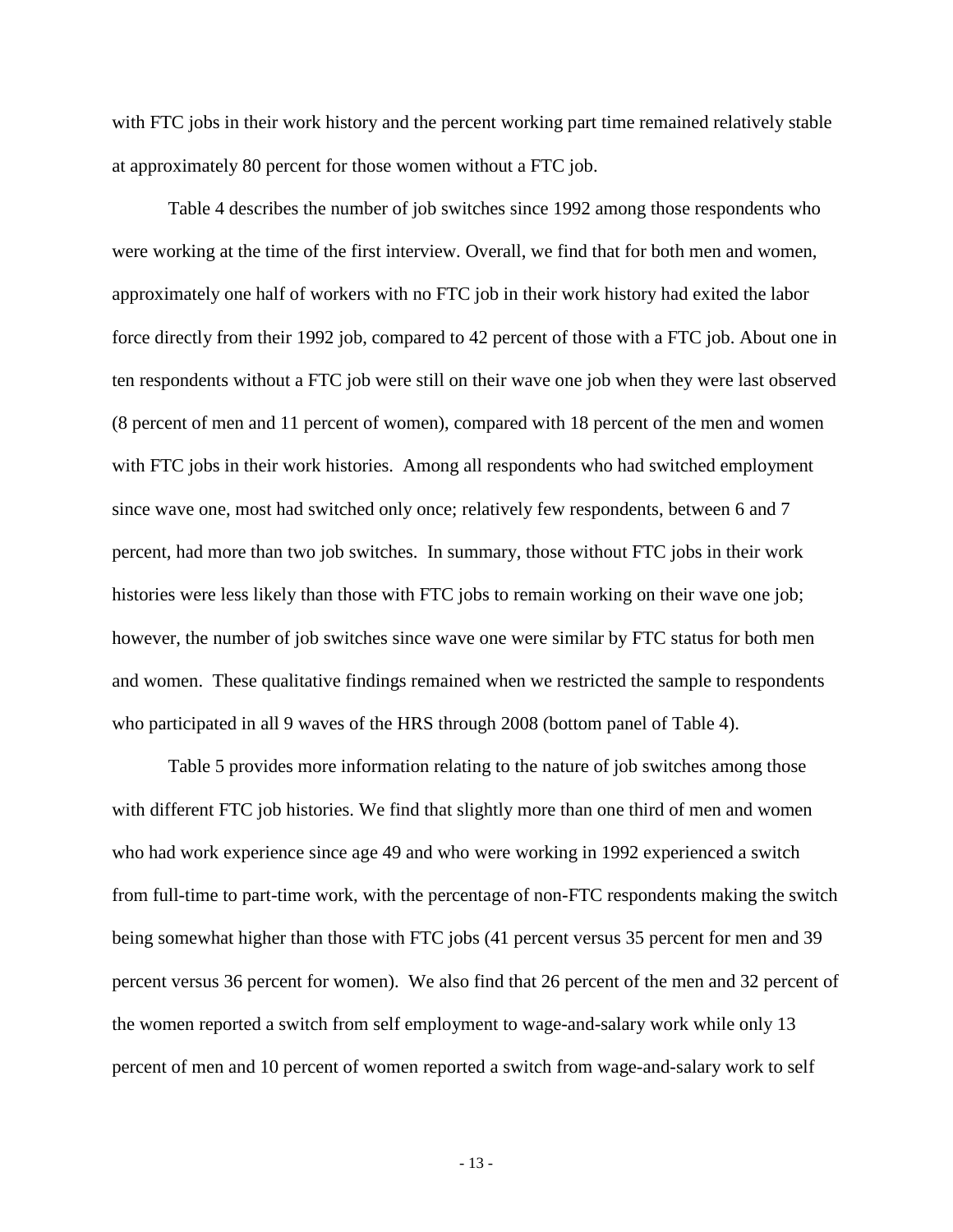employment. $8$  Switches from wage-and-salary work to self employment were similar by FTC status; however, switches from self employment to wage-and-salary work were less common among those without FTC jobs than those with FTC jobs (21 percent versus 27 percent among men and 28 percent versus 33 percent among women). We find that switches from white-collar to blue-collar positions were more likely than switches from blue-collar to white-collar for men (15 percent versus 10 percent) while the opposite was true for women (8 percent versus 12 percent). The occupation switch rate for men differed slightly by FTC status, with non-FTC workers being less likely to make a switch. The differences, however, were not statistically significant.

Finally, we consider the changes in wage that resulted from job switches. We divide job switches into those that result in a wage reduction of 50 percent or more, a reduction from 10 to 50 percent, a change between +/-10 percent (essentially unchanged), an increase of 10 to 50 percent, an increase of 50 to 100 percent, and finally and increase of 100 percent or more. The majority of job switches (69 percent for men and 64 percent for women) involved a significant change in wage rate (more than 10 percent), with declines outweighing increases. About 16 percent of men and 10 percent of the women in the sample had job switches with a reduction in wage of 50 percent or more. Similarly, one quarter of men and women had wage reductions of 10 to 50 percent. We find that only 22 percent of those men with no FTC job in their work history had job switches with little to no change in wage  $(+/- 10$  percent), compared with 32 percent of the men on a FTC job in wave one. This is particularly notable because these FTC men on average had higher wages. The most interesting finding relates to job switches where wages increased. Men with less attachment to the labor force were essentially just as likely to have job switches where wages increased as were those with FTC jobs in their work histories.

 $\overline{a}$ 

<span id="page-14-0"></span><sup>&</sup>lt;sup>8</sup> See Giandrea, Cahill, and Quinn (2008) for an analysis of bridge jobs among the self employed.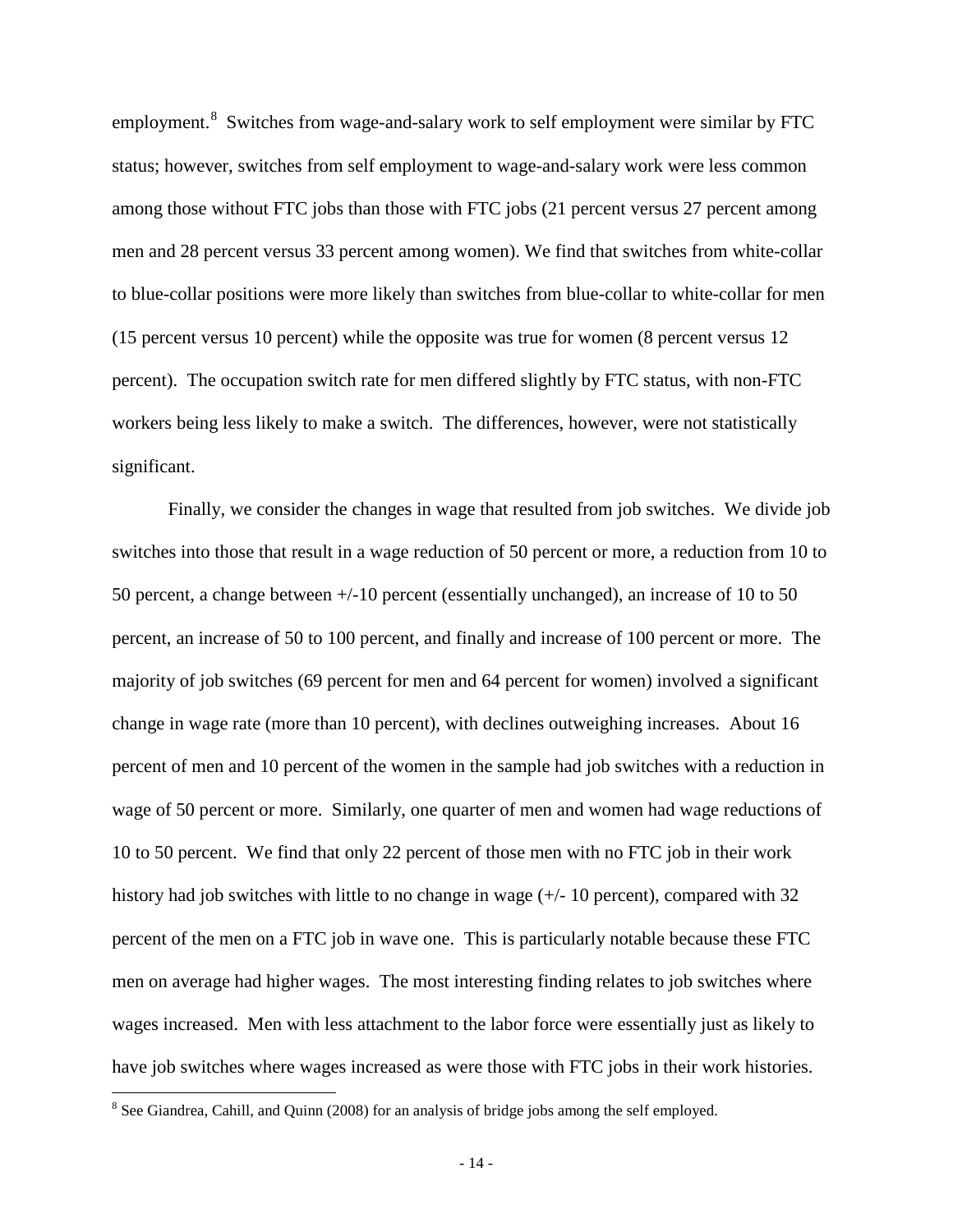Indeed, men with no FTC job were twice as likely as men with FTC jobs to experience a job switch where wages increased by 100 percent or more (12 percent versus 6 percent). This reflects the generally lower wages that the non-FTC men were earning before the switch (see Table 3).

If we instead track only those men who participated in all 9 waves of the HRS, we lose a portion of the sample but obtain a complete record of job switches from 1992 to 2008 for many workers. In this sample and for both those with and without FTC jobs in their work histories, we continued to observe that, among men, about 45 percent of switches led to a decrease in wage while about 26 percent of switches resulted in an increase in wage of more than 10 percent. The findings among women with respect to changes in wages were similar to those among the men, with 36 percent of women experiencing a reduction in wage of 10 percent or more and 30 percent of women experiencing an increase in wage of 10 percent or more. Non-FTC individuals remained less likely than FTC individuals to experience a change in wage of less than 10 percent (23 percent versus 29 percent for men and 31 versus 34 percent for women).

#### *Multivariate Analysis*

Tables 6a and 6b present marginal effects from a logistic regression of work status (1 if working; 0 if not) in each wave for men and women, separately.<sup>[9](#page-15-0)</sup> Both men and women were more likely to be working the healthier and younger they were, with a particularly large decrease at age 62, when most respondents became eligible for Social Security retirement benefits. Respondents were also more likely to be working, all else equal, if they were self-employed, had a spouse who was working (suggesting joint retirement decisions), a spouse in poor health (women only), or were employed in a white collar occupation or a blue collar, highly skilled

<span id="page-15-0"></span><sup>&</sup>lt;sup>9</sup> We also performed this estimation two additional ways, using a linear probability model and a linear probability model with fixed effects. We obtain similar results using all three methods.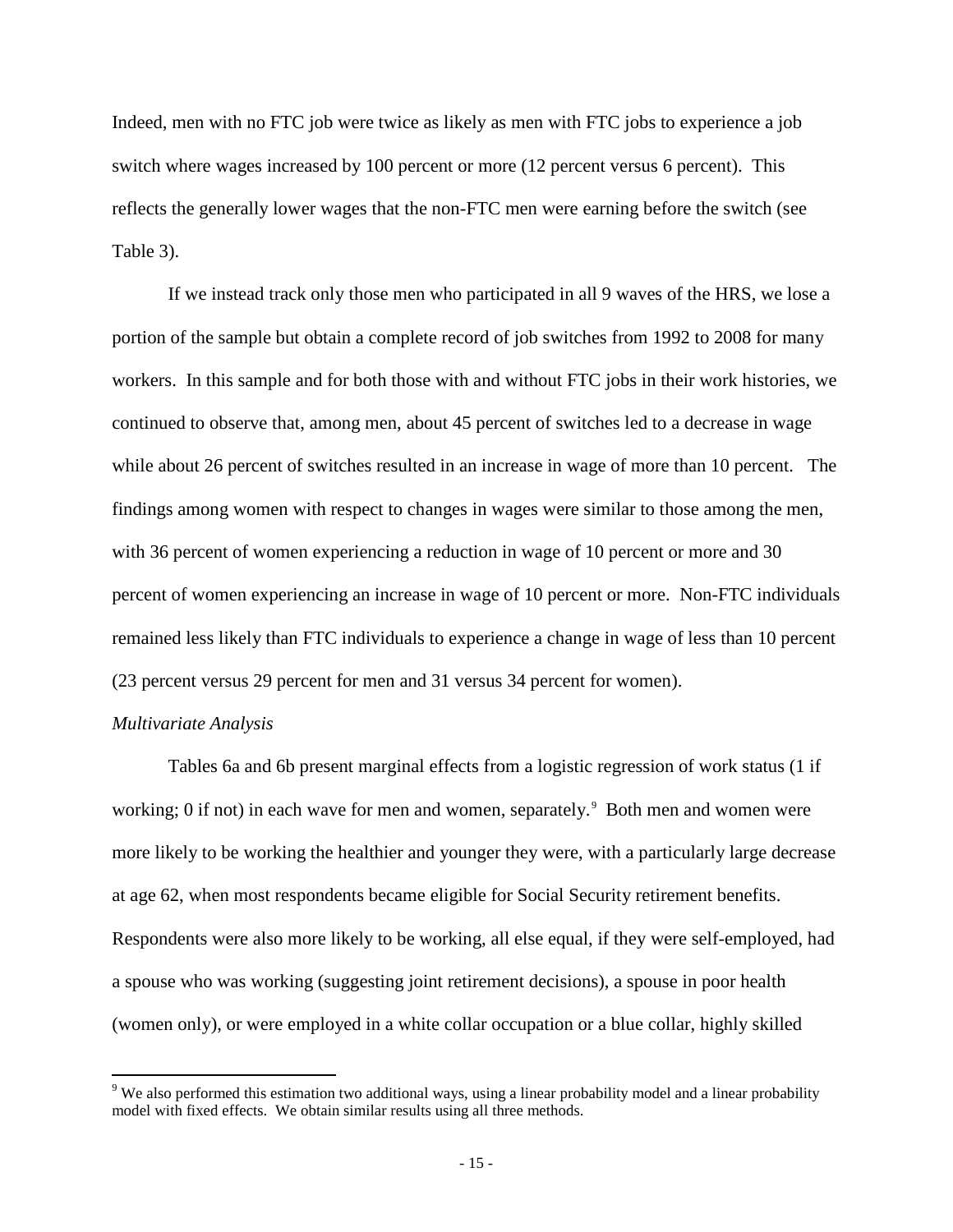occupation. Respondents were less likely to be working if they were in fair or poor health or if their spouse was in excellent or very good health.

Older workers responded to economic incentives as well. Men and women with health insurance that was "portable" (i.e., would not be lost if they left their job) were significantly less likely to remain working than those with health insurance that was not portable. Men and women with no health insurance were also less likely to remain working than those with health insurance that was not portable. Men and women with defined-benefit pension plans were considerably less likely to be working than those without pensions, a result that is consistent with the age-specific early retirement incentives typically incorporated in such plans.

A focus of this analysis is how work decisions differ by FTC status. We find that for both men and women, individuals with a FTC job in their work history were more likely to be working, all else equal, compared to those without a FTC job. This result reinforces the differences by FTC status noted earlier with respect to the percentage of respondents working in each wave (Figures 1a and 1b).

The next set of multivariate analyses examine the determinants of job switching among respondents who were working at the time of the first interview. Each respondent with a job in 1992 either remains on the 1992 job as long as we can follow them, switches to another job (e.g., a bridge job for those with a FTC job), or leaves the labor market directly from the 1992 job. As shown in Table 7a we find that men were more likely to remain working on the wave one job if they were younger, were in excellent or very good health, had a college degree, or were self employed, and were less likely to remain working on the wave one job if they had a definedbenefit pension plan. Men were more likely to switch jobs before exiting the labor force if they were younger or had health insurance (portable or not portable), and were less likely to switch if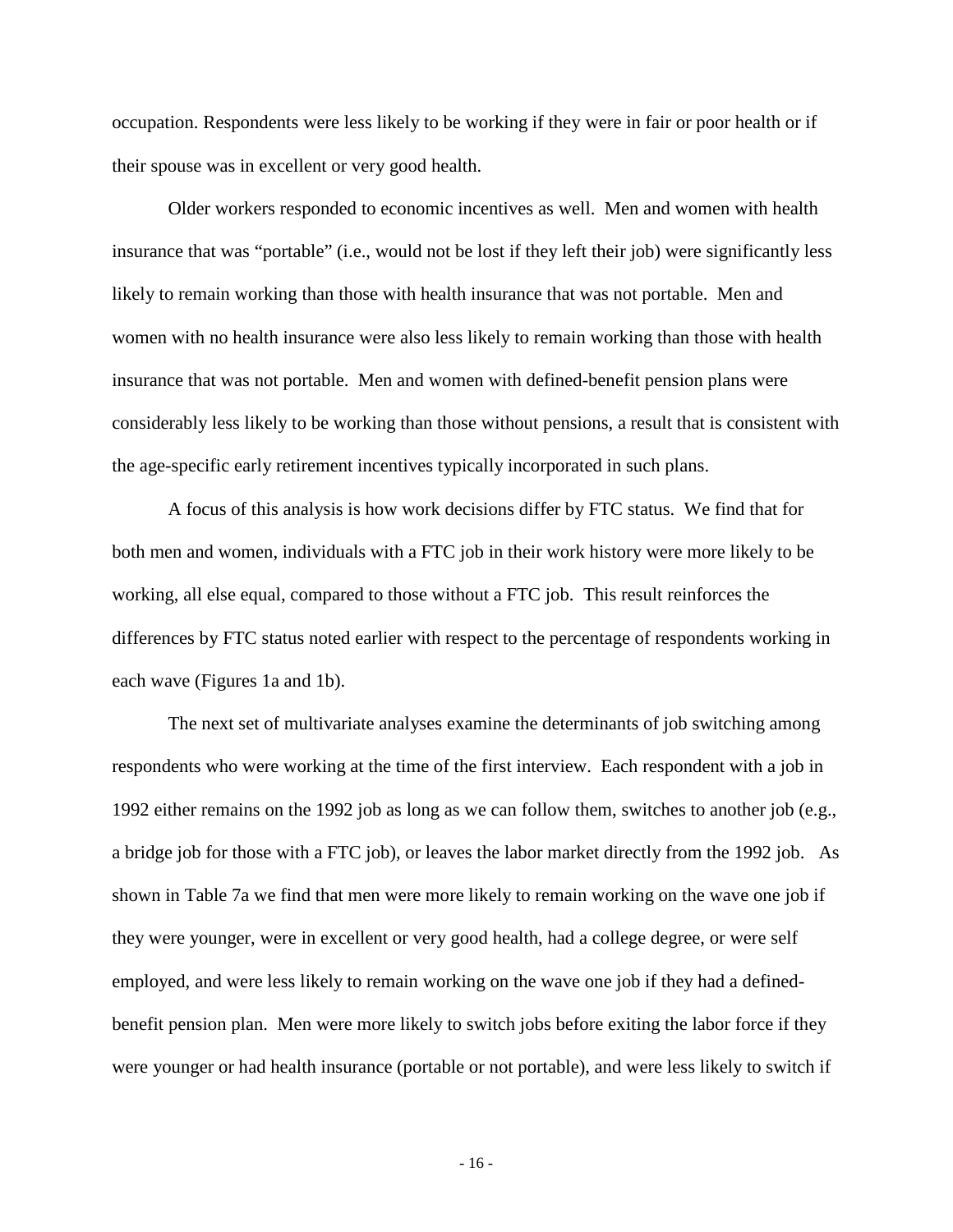they were blue collar, self employed, or had a defined-benefit pension. Men who had a FTC job were more likely to remain on the wave one job than those who did not have a FTC job, and less likely to switch jobs prior to labor force exit, though the latter effect was not statistically significant. The results were similar among women though, notably, women with pensions (DB or DC) more likely to remain working on the wave one job (Table 7b).

#### **V. Conclusion**

This paper compares the demographic and economic characteristics and work decisions of older Americans who did not have FTC jobs in their work histories with those who had FTC jobs. The goal is to examine more closely the retirement decisions of non-FTC workers with respect to the timing of retirement and the number and types of job switches that are made later in life. We find that non-FTC individuals are a heterogeneous group, representing individuals in many wage and occupational categories. Not surprisingly, descriptive statistics reveal that individuals who never held a full-time career job were less likely to be working in subsequent survey years than those who held career jobs at some point. However, we find that individuals without full-time career jobs in their work history change jobs later in life just as frequently as those with career jobs. Switching rates from wage-and-salary employment to self-employment and between white-collar and blue-collar jobs were generally similar by full-time career job status, as were reductions in wages later in life.

Some notable differences by FTC status do exist. For example, part-time employment became more pronounced over time for FTC individuals while it remained fairly constant among individuals without FTC jobs. The percentage of men without FTC job experience who were working part time was consistently above 50 percent in all survey years and above 70 percent among women without FTC jobs, whereas among individuals with FTC jobs the percentage

- 17 -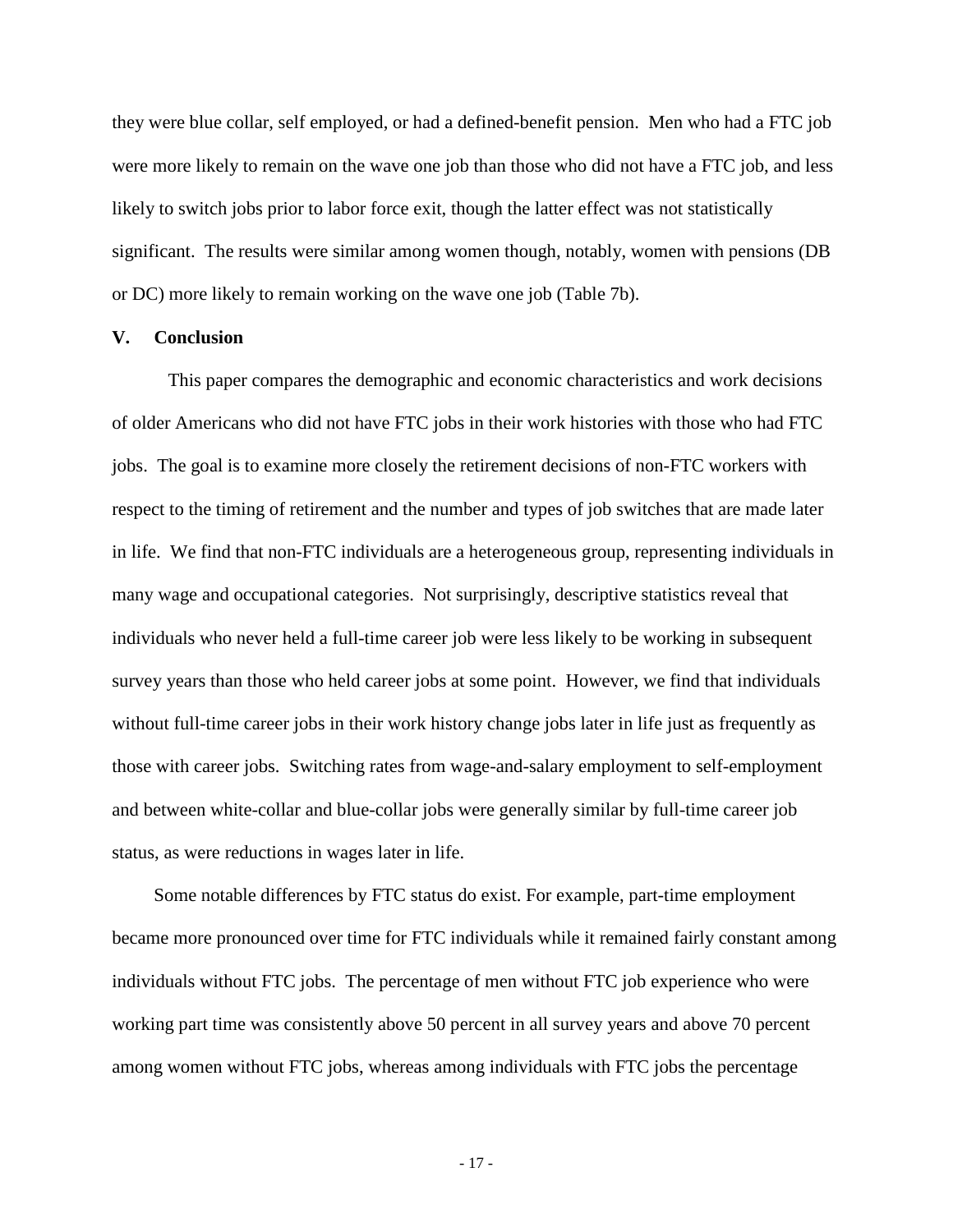working part time increased from approximately 10 percent in wave one to more than 50 percent in wave 9. While the level of part-time employment was associated with the way in which respondents were stratified in wave one (i.e., FTC status is defined, in part, by working full time), the two groups were compared many years later, such as in the last survey, 16 years after the first interview.

One well-established conclusion from the retirement literature is that, for career workers, retirement is not a one-time, permanent event. This appears to be true for non-career workers as well, as the pathways that non-FTC individuals utilize to exit the labor force are also very diverse.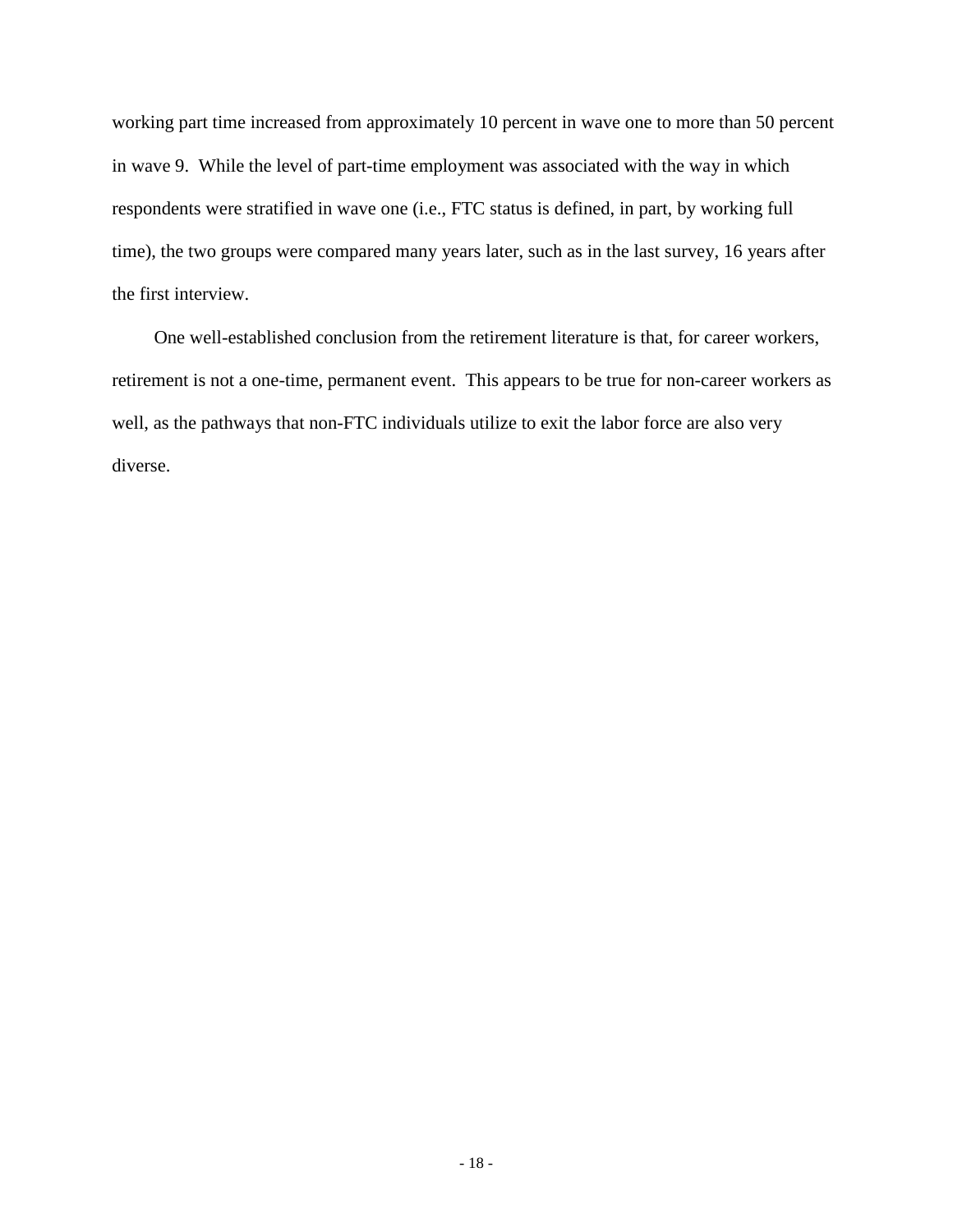#### **References**

- Anderson, P. M., Gustman, A. L., & Steinmeier, T. L. (1999). "Trends in Male Labor Force Participation and retirement: Some Evidence on the Role of Pensions and Social Security in the 1970s and 1980s," *Journal of Labor Economics*, Vol. 17, No. 4, pp. 757-783.
- Cahill, K. E., Giandrea, M. D., & Quinn, J. F. (2006). "Retirement Patterns from Career Employment," *The Gerontologist,* 46(4), 514-523.
- Cahill, K. E., Giandrea, M. D., & Quinn, J. F. (2010). "The Role of Re-entry in the Retirement Process," U.S. Bureau of Labor Statistics Working Paper Series, WP-439. Downloaded July 12, 2010 from https://www.bls.gov/osmr/abstract/ec/ec100070.htm.
- Coile, C. C. (2004). "Retirement Incentives and Couples' Retirement Decisions," *Topics in Economic Analysis and Policy,* Vol. 4, No. 1, pp. 1-28.
- Coile, C. C., & Levine, P.B. (2006). "Bulls, Bears, and Retirement Behavior," *Industrial and Labor Relations Review*, Vol. 59, No. 3, pp. 408-429.
- Giandrea, Michael D., Kevin E. Cahill, & Joseph F. Quinn. (2008). "Self-Employment Transitions among Older American Workers with Career Jobs," U.S. Bureau of Labor Statistics Working Paper Series, WP-418. Downloaded March 2, 2009 from https://www.bls.gov/osmr/abstract/ec/ec080040.htm.
- Gustman, A. L. & Steinmeier, T. L. (1994) "Employer Provided Health Insurance and Retirement Behavior," *Industrial and Labor Relations Review,* Vol. 48, No. 1, pp. 124-140.
- Hotchkiss, J.L. & Pitts, M.M. (2005), "Female Labor Force Intermittency and Current Earnings: A Switching Regression Model with Unknown Sample Selection," Applied Economics, Vol. 37, No. 5, pp. 545-560.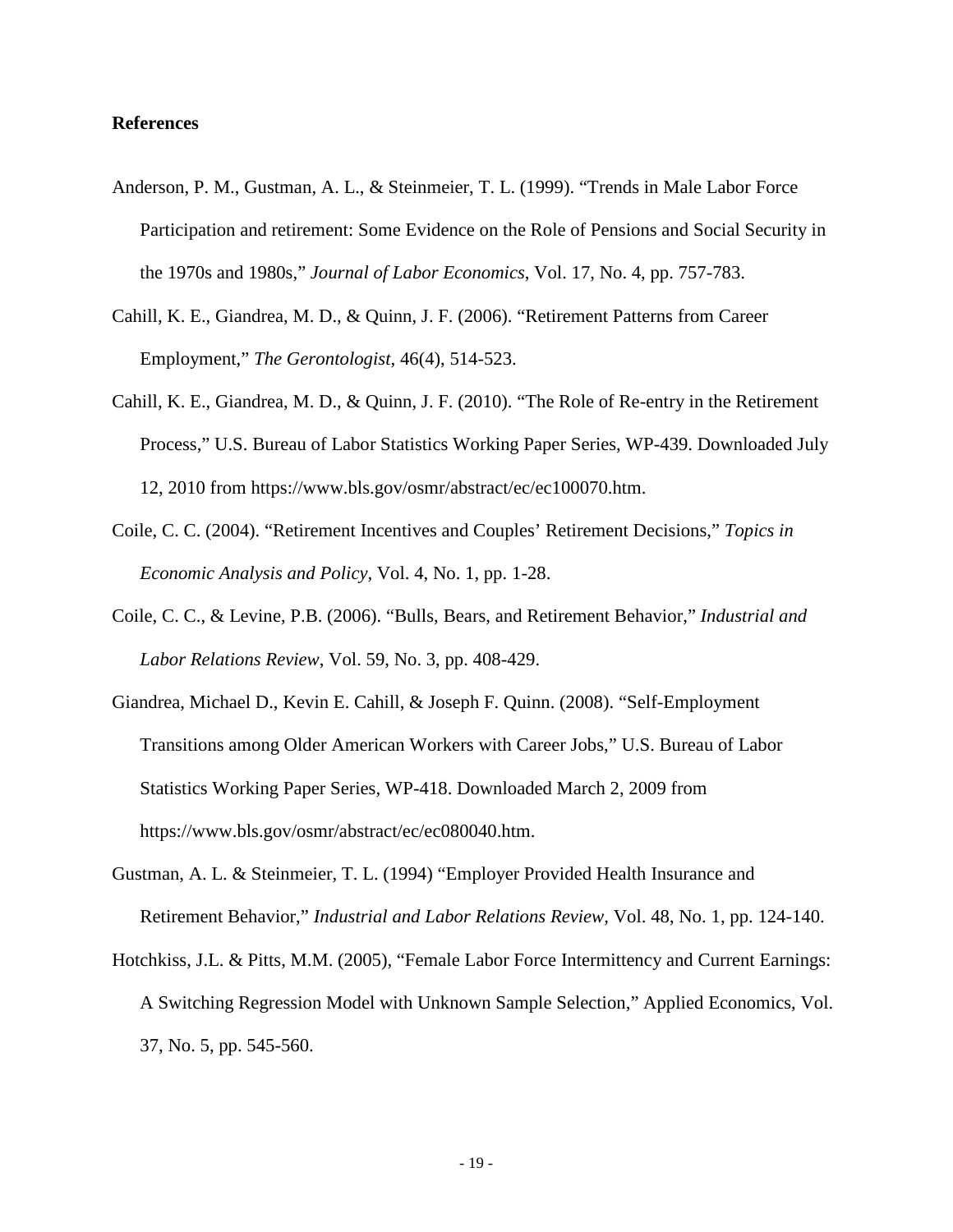- Juster, F. T. & Suzman, R. (1995). An Overview of the Health and Retirement Study. *Journal of Human Resources* , 30(Supplement), pp. S7-S56.
- Kapur, K & Rogowski, J. (2007). "The Role of Health Insurance in Joint Retirement among Married Couples," *Industrial and Labor Relations Review,* Vol. 60, No. 3, pp. 397-407.
- Madrian, B. C., Burtless, G., & Gruber, J. (1994) "The Effect of Health Insurance on Retirement," *Brookings Papers on Economic Activity*, Vol. 1994, No. 1, pp. 181-252.
- Maestas, N. (2007). Back to Work: Expectations and Realizations of Work after Retirement. Rand Working Paper WR-196-2.
- Ruhm, C. J. (1995) "Secular Changes in the Work and Retirement Patterns of Older Men," The Journal of Human Resources, Vol. 30, No. 2, pp. 362-385.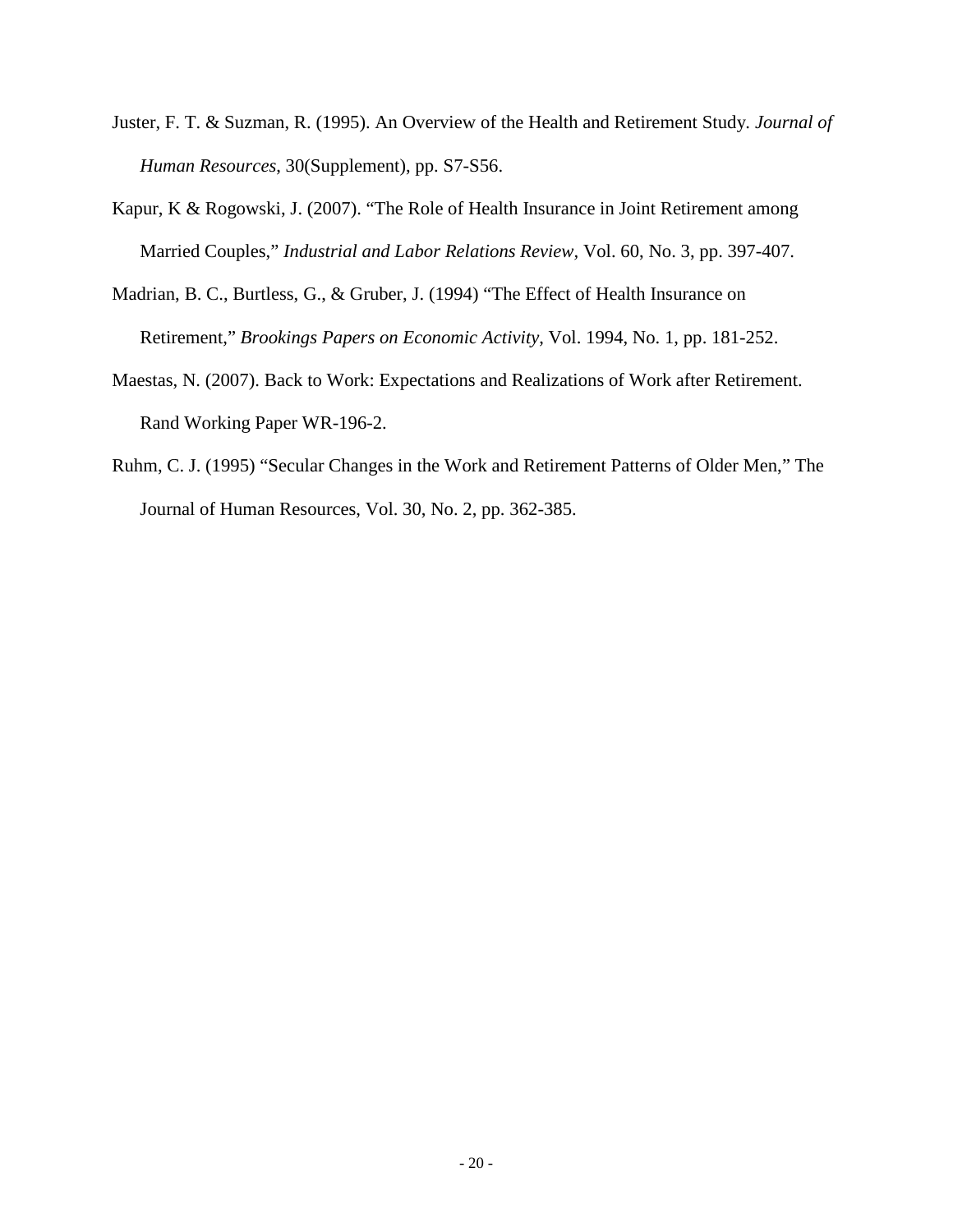# Sample Size by Gender, Survey Participation, and Work Status

|                            | Men   | Women | Total  |
|----------------------------|-------|-------|--------|
| Participated in wave 1     |       |       |        |
| n                          | 5,869 | 6,783 | 12,652 |
| Worked since age 50        |       |       |        |
| $\mathbf n$                | 5,378 | 5,300 | 10,678 |
| % of all HRS respondents   | 92%   | 78%   | 84%    |
| No FTC job in work history |       |       |        |
| n                          | 633   | 1,665 | 2,298  |
| % of HRS respondents who   | 12%   | 31%   | 22%    |
| have worked since age 50   |       |       |        |
| FTC job in work history    |       |       |        |
| n                          | 4,745 | 3,635 | 8,380  |
| % of HRS respondents who   | 88%   | 69%   | 78%    |
| have worked since age 50   |       |       |        |

## HRS Respondents Aged 51-61 in 1992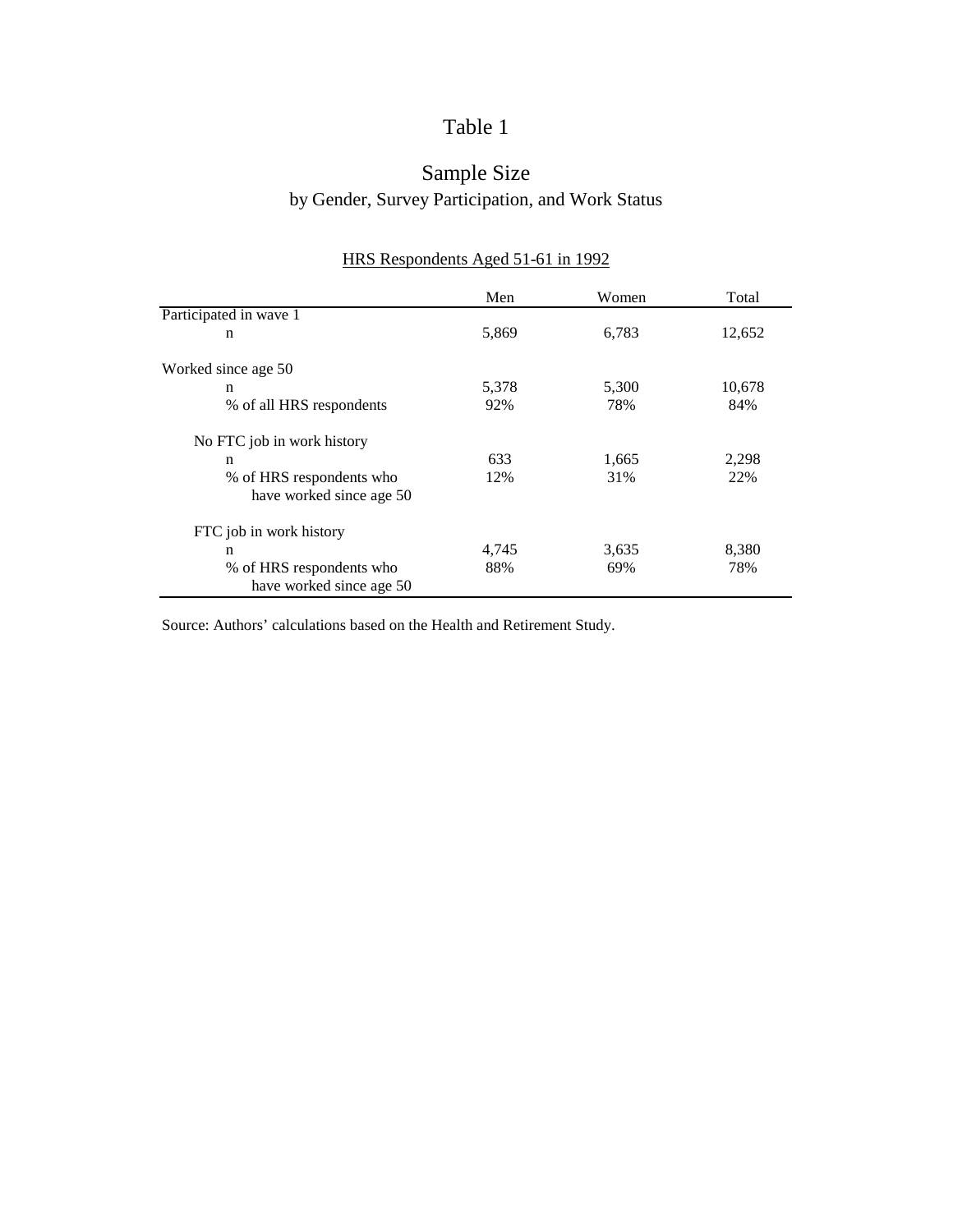# Demographic Characteristics at the Time of the First Interview by Gender and FTC Job Status

## Sample: HRS Respondents with Work Experience Since Age 50

|                                                 |        | Men           |              | Women          |                |                |  |
|-------------------------------------------------|--------|---------------|--------------|----------------|----------------|----------------|--|
|                                                 |        | No FTC job in | FTC job in   |                | No FTC job in  | FTC job in     |  |
| Characteristic                                  | All    | work history  | work history | All            | work history   | work history   |  |
| $Age^{\text{#H},\wedge\wedge}$                  |        |               |              |                |                |                |  |
| $< 53$                                          | 29%    | 20%           | 30%          | 45%            | 33%            | 51%            |  |
| 54-57                                           | 29     | 27            | 30           | 29             | 32             | 27             |  |
| 58-61                                           | 25     | 31            | 25           | 25             | 33             | $21\,$         |  |
| $62+$                                           | 17     | 22            | 16           | $\overline{2}$ | $\overline{2}$ | $\overline{2}$ |  |
| Subjective Health Status ##,^^                  |        |               |              |                |                |                |  |
| excellent or very good                          | 52     | 36            | 54           | 56             | 48             | 59             |  |
| good                                            | 30     | 33            | 30           | 27             | 27             | 28             |  |
| fair or poor                                    | 18     | 31            | 17           | 17             | 25             | 13             |  |
| College Degree $^{\text{\tiny\it\#H},\cdots\!}$ | $22\,$ | 18            | 23           | 16             | 12             | 18             |  |
| Less than College Degree                        | 78     | 82            | $77\,$       | 84             | 88             | 82             |  |
| Married $^{\sf\#}\!\!{\rm\sf I}^{\sf\#}\!$      | 88     | 81            | 89           | 75             | 77             | 74             |  |
| Not Married                                     | 12     | 19            | 11           | 25             | 23             | 26             |  |
|                                                 |        |               |              |                |                |                |  |
| Dependent Children                              | 17     | 19            | 16           | 14             | 12             | 15             |  |
| No Dependent Children                           | 83     | 81            | 84           | 86             | 88             | 85             |  |
| Spouse's Health Status <sup>##</sup>            |        |               |              |                |                |                |  |
| excellent or very good                          | 56     | 48            | 56           | 51             | 50             | 51             |  |
| good                                            | 27     | 29            | 27           | 29             | 31             | 29             |  |
| fair or poor                                    | 17     | 23            | 16           | 20             | 19             | $20\,$         |  |
|                                                 |        |               |              |                |                |                |  |
| Employed spouse <sup>##</sup>                   | 56     | 50            | 57           | 55             | 53             | 55             |  |
| No employed spouse                              | 44     | 50            | 43           | 45             | 47             | 45             |  |
| n                                               | 5,378  | 633           | 4,745        | 5,300          | 1,665          | 3,635          |  |

#, ## Difference by full time career job status among men is significant at a 5% or 1% level, respectively.

^, ^^ Difference by full time career job status among women is significant at a 5% or 1% level, respectively.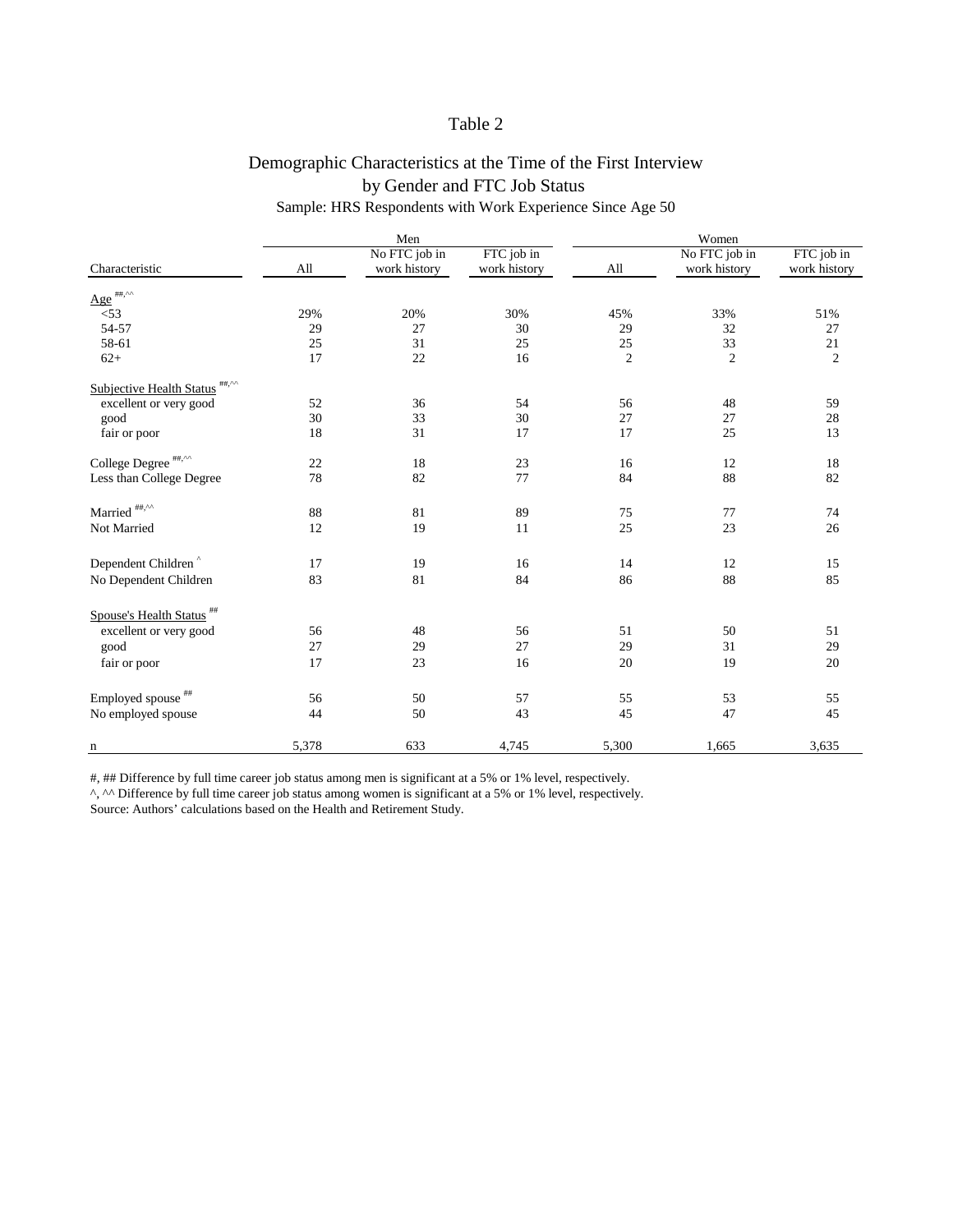# Economic Characteristics at the Time of the First Interview Sample: HRS Respondents with Work Experience Since Age 50 by Gender and FTC Job Status

|                                                                 | Men     |                |              | Women      |                |                |
|-----------------------------------------------------------------|---------|----------------|--------------|------------|----------------|----------------|
|                                                                 |         | No FTC job in  | FTC job in   |            | No FTC job in  | FTC job in     |
| Work status                                                     | All     | work history   | work history | All        | work history   | work history   |
| Health Insurance Status *,##,^^                                 |         |                |              |            |                |                |
| Not covered on wave 1 job                                       | 13%     | 28%            | 11%          | 14%        | 21%            | 11%            |
| "Covered and would maintain" coverage                           | 79      | 67             | 80           | $78\,$     | 76             | 79             |
| "Covered and would lose" coverage                               | 9       | 5              | 9            | 8          | 3              | 10             |
| Pension Status <sup>*,##,^^</sup>                               |         |                |              |            |                |                |
| Defined - Benefit only                                          | 44      | 20             | 47           | 30         | 14             | 38             |
| Defined - Contribution only                                     | 16      | 11             | 17           | 17         | $\overline{9}$ | $21\,$         |
| <b>Both</b>                                                     | 5       | $\mathfrak{Z}$ | $\sqrt{5}$   | $\sqrt{2}$ | $\mathbf{1}$   | $\mathfrak{Z}$ |
| No Pension                                                      | 35      | 67             | 31           | 51         | 77             | 39             |
| Self-Employed <sup>*,#,^</sup>                                  | 18      | 21             | 17           | 11         | 12             | 10             |
| Wage and Salary <sup>*</sup>                                    | 82      | 79             | 83           | 89         | 88             | 90             |
| Occupation Status <sup>*,##,^^</sup>                            |         |                |              |            |                |                |
| White collar, highly skilled                                    | 32      | 28             | 33           | 29         | 20             | 31             |
| White collar, other                                             | 16      | 16             | 16           | 37         | 32             | 38             |
| Blue collar, highly skilled                                     | 37      | 32             | 38           | 11         | 9              | 11             |
| Blue collar, other                                              | 15      | 25             | 14           | 24         | 39             | 20             |
| Wage Rate <sup>*,##,^^</sup>                                    |         |                |              |            |                |                |
| $$6 - $10/hour$                                                 | 12      | 30             | 10           | $22\,$     | 37             | 18             |
| \$10 - \$20/hour                                                | 21      | 26             | 21           | 36         | 36             | 36             |
| \$20 - \$50/hour                                                | 44      | 23             | 46           | 33         | $20\,$         | 37             |
| $>$ \$50/hour                                                   | 23      | 21             | 23           | $\,8\,$    | $\overline{7}$ | 9              |
| Wealth $\overset{\text{\tiny{#}\#,\wedge\wedge}}{\cdots}$       |         |                |              |            |                |                |
|                                                                 |         |                |              |            |                |                |
| \$0                                                             | $\,8\,$ | 19             | 6            | 11         | 13             | 10             |
| \$0-\$25k                                                       | 30      | 37             | 30           | 33         | 33             | 33             |
| \$25k-\$50k                                                     | 14      | 11             | 14           | 13         | 11             | 14             |
| \$50k-\$100k                                                    | 15      | 11             | 16           | 14         | 13             | 15             |
| \$100k-\$500k                                                   | 25      | 16             | 26           | 23         | 22             | 23             |
| $>\frac{6}{3}500k$                                              | $\,8\,$ | $\tau$         | $\,8\,$      | $\sqrt{6}$ | $\,8\,$        | $\sqrt{5}$     |
| Do not own home $\overset{\text{\tiny{}{\#}\#,\wedge\wedge}}{}$ | 16      | 30             | 15           | 19         | $22\,$         | 18             |
| Own home                                                        | 84      | 70             | 85           | 81         | 78             | 82             |
| n                                                               | 5,378   | 633            | 4,745        | 5,300      | 1,665          | 3,635          |
|                                                                 |         |                |              |            |                |                |

\*: Percentages based on respondents who were working in wave one.

#, ## Difference by full time career job status among men is significant at a 5% or 1% level, respectively.

^, ^^ Difference by full time career job status among women is significant at a 5% or 1% level, respectively.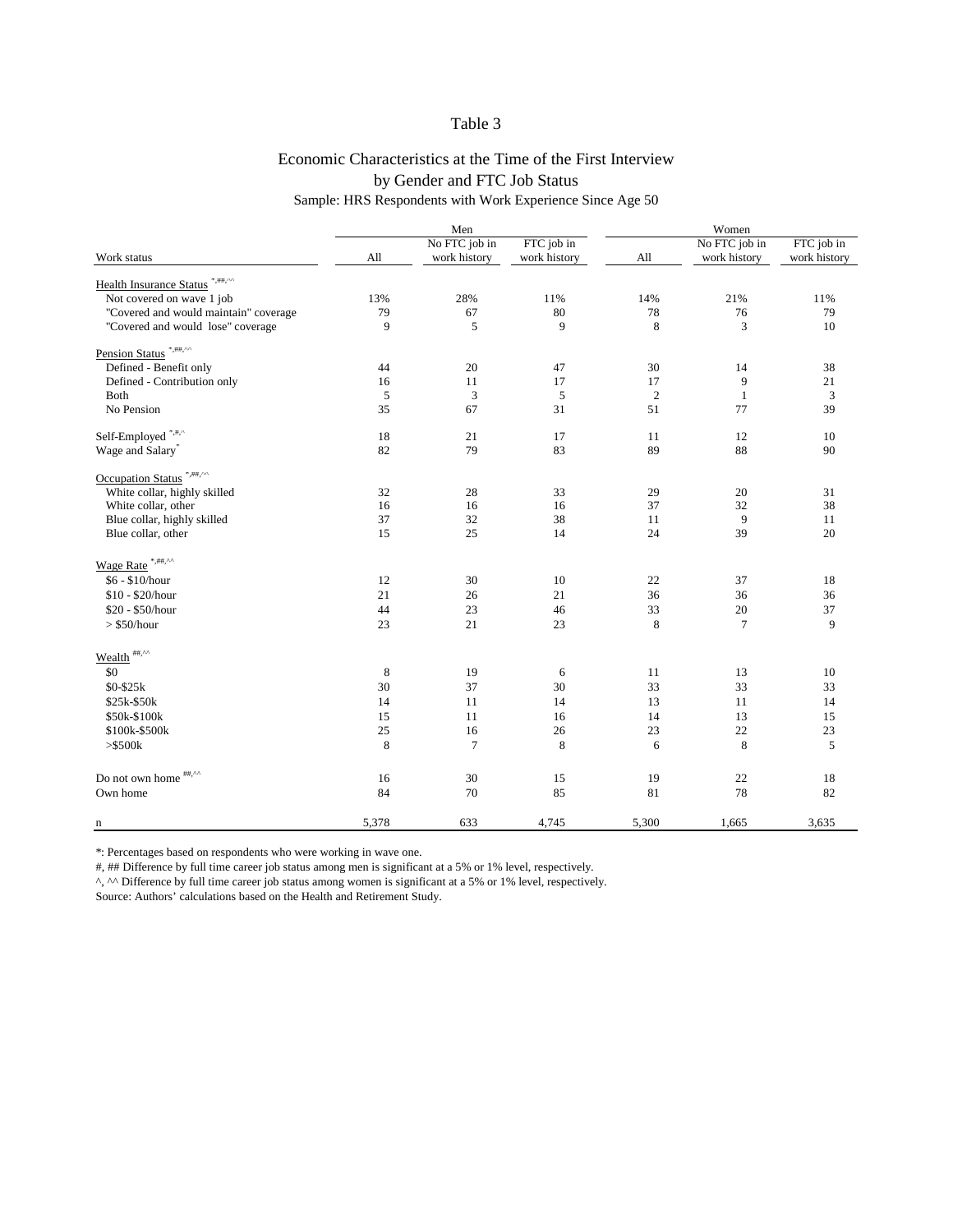# Number of Observed Job Switches Since the First Interview by Gender and FTC Job Status

Sample: HRS Respondents Working in 1992

|                                                |                | Men                           |                            | Women          |                               |                            |
|------------------------------------------------|----------------|-------------------------------|----------------------------|----------------|-------------------------------|----------------------------|
| Work status                                    | All            | No FTC job in<br>work history | FTC job in<br>work history | All            | No FTC job in<br>work history | FTC job in<br>work history |
|                                                |                |                               |                            |                |                               |                            |
| Still on wave one job                          | 17%            | 8%                            | 18%                        | 16%            | 11%                           | 18%                        |
| Exited directly from wave one job <sup>1</sup> | 43             | 53                            | 42                         | 43             | 50                            | 42                         |
| 1 job switch                                   | 24             | 26                            | 24                         | 23             | 23                            | 23                         |
| 2 job switches                                 | 10             | $8\,$                         | 10                         | 10             | 10                            | 10                         |
| 3 job switches                                 | $\overline{4}$ | 3                             | 4                          | $\overline{4}$ | 3                             | 4                          |
| 4 or more job switches                         | $\overline{2}$ | 3                             | $\mathfrak{2}$             | $\mathfrak{Z}$ | 3                             | 3                          |
| $\mathbf n$                                    | 4,173          | 371                           | 3,802                      | 4,033          | 921                           | 3,112                      |
| Participated in wave 9 <sup>##,^^</sup>        |                |                               |                            |                |                               |                            |
| Still on wave one job <sup>1</sup>             | 13%            | 3%                            | 14%                        | 12%            | 7%                            | 13%                        |
| Exited directly from wave one job              | 39             | 47                            | 38                         | 42             | 47                            | 40                         |
| 1 job switch                                   | 27             | 28                            | 27                         | 25             | 25                            | 25                         |
| 2 job switches                                 | 13             | 11                            | 13                         | 12             | 13                            | 12                         |
| 3 job switches                                 | 6              | $\boldsymbol{6}$              | 6                          | 5              | 4                             | 5                          |
| 4 or more job switches                         | 3              | 5                             | 3                          | $\overline{4}$ | 4                             | 4                          |
| $\mathbf n$                                    | 2,581          | 184                           | 2,397                      | 2,913          | 627                           | 2,286                      |

 $1$  For those without FTC jobs in their work history this category describes the most recent (and only) job observed for the individuals.

#, ## Difference by full time career job status among men is significant at a 5% or 1% level, respectively.

^, ^^ Difference by full time career job status among women is significant at a 5% or 1% level, respectively.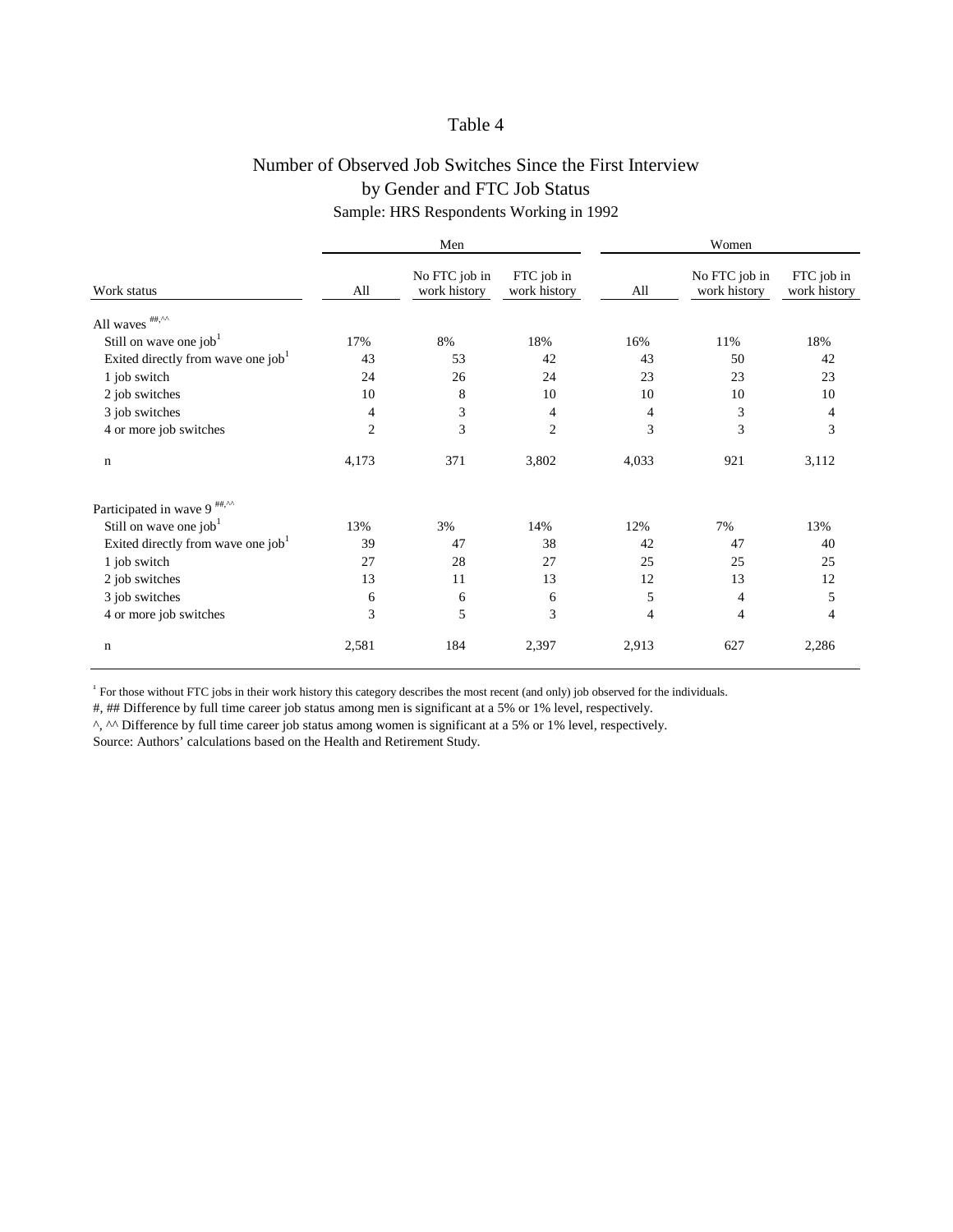# Types of Job Switches by Gender and FTC Job Status Sample: HRS Respondents Working in 1992

|                                                                                                                                                                                                     |                                                  | Men                             |                                |                                             | Women                                       |                                             |  |
|-----------------------------------------------------------------------------------------------------------------------------------------------------------------------------------------------------|--------------------------------------------------|---------------------------------|--------------------------------|---------------------------------------------|---------------------------------------------|---------------------------------------------|--|
| Work status                                                                                                                                                                                         | All                                              | No FTC job in<br>work history   | FTC job in<br>work history     | All                                         | No FTC job in<br>work history               | FTC job in<br>work history                  |  |
| All Waves                                                                                                                                                                                           |                                                  |                                 |                                |                                             |                                             |                                             |  |
| Full Time or Part Time<br>Any switch from FT to PT<br>Any switch from PT to FT <sup>##,^^</sup>                                                                                                     | 35%<br>22                                        | 41%<br>22                       | 35%<br>-----                   | 36%<br>18                                   | 39%<br>18                                   | 36%<br>-----                                |  |
| Wage & Salary or Self Employed<br>Any switch from WS to SE<br>Any switch from SE to W&S                                                                                                             | 13<br>26                                         | 13<br>21                        | 14<br>27                       | 10<br>31                                    | 10<br>28                                    | 9<br>33                                     |  |
| White Collar or Blue Collar<br>Any switch from WC to BC<br>Any switch from BC to WC                                                                                                                 | 15<br>10                                         | 11<br>7                         | 15<br>10                       | $\,8\,$<br>12                               | 7<br>11                                     | 8<br>12                                     |  |
| Wages $*$<br>Reduction in wage of $50\%$ +<br>Reduction in wage of 10-50%<br>No change in wage of 10%<br>Increase in wage of 10-50%<br>Increase in wage of 50-100%<br>Increase in wage of $100\%$ + | 16<br>25<br>31<br>17<br>$\overline{4}$<br>$\tau$ | 17<br>25<br>22<br>19<br>5<br>12 | 16<br>25<br>32<br>17<br>4<br>6 | 10<br>25<br>36<br>20<br>$\overline{4}$<br>5 | 12<br>23<br>35<br>19<br>$\overline{4}$<br>6 | 9<br>25<br>36<br>21<br>$\overline{4}$<br>5  |  |
| In Wave 9                                                                                                                                                                                           |                                                  |                                 |                                |                                             |                                             |                                             |  |
| <b>Full Time or Part Time</b><br>Any switch from FT to PT <sup>#</sup><br>Any switch from PT to FT <sup>##,^^</sup>                                                                                 | 44%<br>27                                        | 57%<br>27                       | 43%                            | 43%<br>20                                   | 42%<br>20                                   | 43%                                         |  |
| Wage & Salary or Self Employed<br>Any switch from WS to SE<br>Any switch from SE to W&S                                                                                                             | 17<br>33                                         | 18<br>29                        | 17<br>34                       | 12<br>39                                    | 13<br>37                                    | 12<br>40                                    |  |
| White Collar or Blue Collar<br>Any switch from WC to BC<br>Any switch from BC to WC                                                                                                                 | 17<br>13                                         | 14<br>10                        | 17<br>13                       | 10<br>14                                    | 8<br>13                                     | 10<br>15                                    |  |
| Wages<br>Reduction in wage of $50\%$ +<br>Reduction in wage of 10-50%<br>No change in wage of 10%<br>Increase in wage of 10-50%<br>Increase in wage of 50-100%<br>Increase in wage of $100\%$ +     | 17<br>28<br>29<br>16<br>4<br>6                   | 20<br>27<br>23<br>16<br>6<br>9  | 16<br>28<br>29<br>16<br>4<br>6 | 10<br>26<br>34<br>21<br>$\overline{4}$<br>5 | 13<br>26<br>31<br>19<br>$\overline{4}$<br>6 | 10<br>26<br>34<br>21<br>$\overline{4}$<br>5 |  |

#, ## Difference by full time career job status among men is significant at a 5% or 1% level, respectively.

^, ^^ Difference by full time career job status among women is significant at a 5% or 1% level, respectively.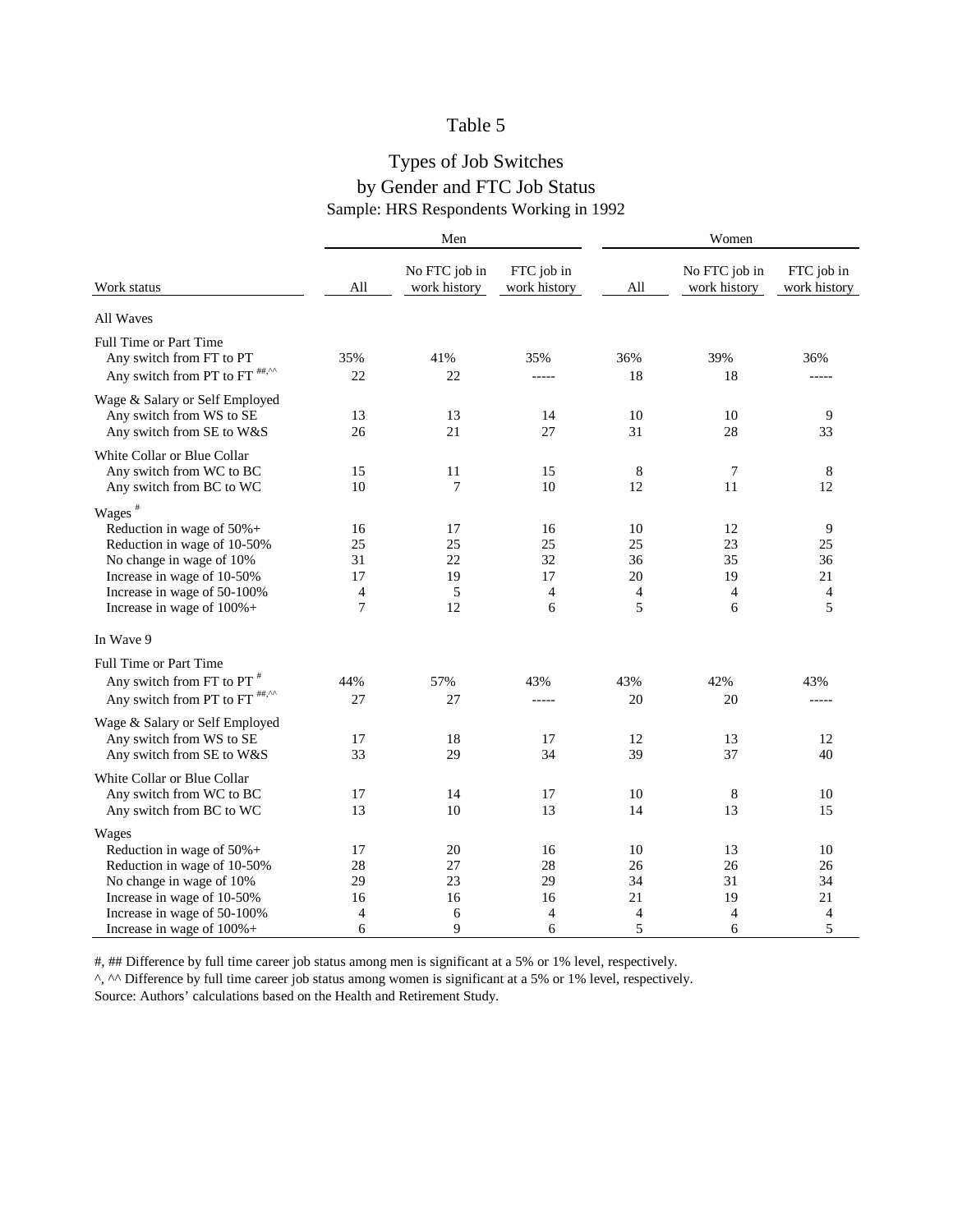## Table 6a

# Marginal Effects from Logistic Regression

|                                                       | marginal effect     | p-value        |
|-------------------------------------------------------|---------------------|----------------|
| FTC Status                                            |                     |                |
| No FTC job in work history                            |                     | -----          |
| FTC job in work history                               | 0.2143              | 0.000          |
| Age                                                   |                     |                |
| 57 or less                                            |                     | -----          |
| 58-61                                                 | $-0.1352$           | 0.000          |
| $62 - 64$                                             | $-0.3488$           | 0.000          |
| 65-69                                                 | $-0.4474$           | 0.000          |
| greater than 70                                       | $-0.5733$           | 0.000          |
| <b>Self Assessed Health</b>                           |                     |                |
| excellent/very good                                   | 0.0624              | 0.000          |
| good                                                  | ------              | -----          |
| fair/poor                                             | $-0.2317$           | 0.000          |
| Spouse's Health                                       |                     |                |
| excellent/very good                                   | $-0.0476$           | 0.000          |
| good                                                  | ------              | -----          |
| fair/poor                                             | 0.0147              | 0.287          |
| Education                                             |                     |                |
| less than high school                                 | 0.0127              | 0.401          |
| high school                                           |                     | -----          |
| college degree                                        | 0.0248              | 0.133          |
| Race                                                  |                     |                |
| black                                                 | 0.0108              | 0.552          |
| white                                                 |                     | -----          |
| other                                                 | 0.0225              | 0.573          |
| Married                                               | 0.0425              | 0.077          |
| Children at Home                                      | 0.0283              | 0.034          |
| Spouse employed                                       | 0.1703              | 0.000          |
| <b>Health Insurance Status</b>                        |                     |                |
| portable                                              | $-0.4924$           | 0.000          |
| not portable                                          | -----               | -----          |
| none                                                  | $-0.4968$           | 0.000          |
| <b>Pension Status</b>                                 |                     |                |
| defined benefit                                       | $-0.2652$<br>0.0064 | 0.000          |
| defined contribution                                  |                     | 0.646          |
| both                                                  | 0.0514              | 0.110          |
| none                                                  |                     |                |
| <b>Occupational Status</b><br>white collar/high skill |                     | 0.000          |
| white collar/other                                    | 0.2414              |                |
|                                                       | 0.2476<br>0.2074    | 0.000<br>0.000 |
| blue collar/high sckill<br>blue collar/other          | -----               | -----          |
|                                                       | 0.1695              | 0.000          |
| Self Employed                                         | 0.0032              | 0.000          |
| Wage                                                  | 0.0000              | 0.002          |
| <b>Wage Squared</b><br>Wealth                         | $-0.0014$           | 0.000          |
| <b>Wealth Squared</b>                                 | 0.0000              | 0.000          |
| Own Home                                              | 0.0195              | 0.213          |
| Year Indicators                                       |                     |                |
| 1992                                                  | 0.2408              | 0.000          |
| 1994                                                  | 0.1403              | 0.000          |
| 1996                                                  | 0.0937              | 0.000          |
| 1998                                                  | 0.0834              | 0.000          |
| 2000                                                  | 0.0476              | 0.021          |
| 2002                                                  | 0.0324              | 0.090          |
| 2004                                                  | 0.0383              | 0.019          |
| 2006                                                  | 0.0124              | 0.212          |
| 2008                                                  | $--- -$             | -----          |
| Constant                                              | 0.3487              | 0.000          |
|                                                       |                     |                |

Dependent Variable: Working at Time *t* Sample: Male HRS Respondents Who Have Worked Since Age 50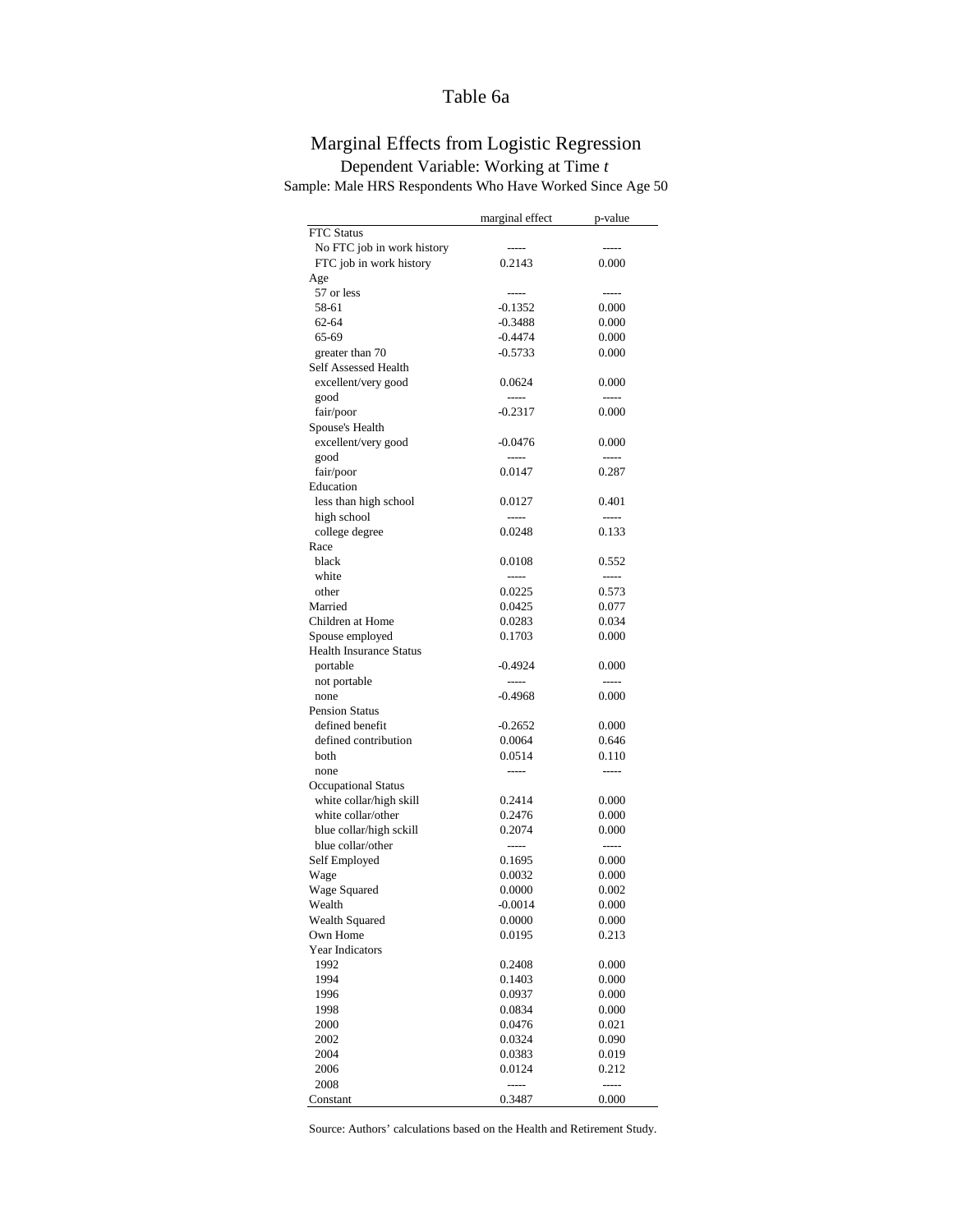## Table 6b

# Marginal Effects from Logistic Regression Dependent Variable: Working at Time *t*

Sample: Female HRS Respondents Who Have Worked Since Age 50

| <b>FTC</b> Status<br>No FTC job in work history<br>FTC job in work history<br>0.1626<br>0.000<br>Age<br>57 or less<br>-----<br>58-61<br>$-0.1318$<br>0.000<br>$62 - 64$<br>$-0.2946$<br>0.000<br>65-69<br>$-0.4015$<br>0.000<br>$-0.5152$<br>0.000<br>greater than 70<br><b>Self Assessed Health</b><br>excellent/very good<br>0.0473<br>0.000<br>good<br>-----<br>-----<br>fair/poor<br>$-0.2172$<br>0.000<br>Spouse's Health<br>excellent/very good<br>$-0.0387$<br>0.001<br>good<br>-----<br>-----<br>fair/poor<br>0.0398<br>0.003<br>Education<br>less than high school<br>0.0353<br>0.024<br>high school<br>-----<br>$-0.0096$<br>0.582<br>college degree<br>Race<br>black<br>0.0572<br>0.000<br>white<br>other<br>0.099<br>0.0669<br>Married<br>$-0.0425$<br>0.067<br>Children at Home<br>0.0315<br>0.003<br>0.1837<br>0.000<br>Spouse employed<br><b>Health Insurance Status</b><br>portable<br>-0.4867<br>0.000<br>not portable<br>-----<br>-----<br>0.000<br>$-0.4755$<br>none<br><b>Pension Status</b><br>defined benefit<br>$-0.1101$<br>0.000<br>defined contribution<br>0.0026<br>0.853<br>both<br>0.0416<br>0.213<br>none<br><b>Occupational Status</b><br>white collar/high skill<br>0.2570<br>0.000<br>white collar/other<br>0.2884<br>0.000<br>blue collar/high sckill<br>0.2281<br>0.000<br>blue collar/other<br>-----<br>-----<br>Self Employed<br>0.1623<br>0.000<br>0.0061<br>0.000<br>Wage<br>Wage Squared<br>0.0000<br>0.000<br>Wealth<br>$-0.0017$<br>0.000<br><b>Wealth Squared</b><br>0.0000<br>0.000<br>Own Home<br>0.0219<br>0.127<br><b>Year Indicators</b><br>1992<br>0.000<br>0.2375<br>1994<br>0.000<br>0.1778<br>1996<br>0.000<br>0.1193<br>1998<br>0.1319<br>0.000<br>2000<br>0.0996<br>0.000<br>2002<br>0.0639<br>0.001<br>2004<br>0.000<br>0.0787<br>2006<br>0.0491<br>0.000<br>2008<br>-----<br>----- |          | marginal effect | p-value |
|--------------------------------------------------------------------------------------------------------------------------------------------------------------------------------------------------------------------------------------------------------------------------------------------------------------------------------------------------------------------------------------------------------------------------------------------------------------------------------------------------------------------------------------------------------------------------------------------------------------------------------------------------------------------------------------------------------------------------------------------------------------------------------------------------------------------------------------------------------------------------------------------------------------------------------------------------------------------------------------------------------------------------------------------------------------------------------------------------------------------------------------------------------------------------------------------------------------------------------------------------------------------------------------------------------------------------------------------------------------------------------------------------------------------------------------------------------------------------------------------------------------------------------------------------------------------------------------------------------------------------------------------------------------------------------------------------------------------------------------------------------------------------------------------------------------------------------------------|----------|-----------------|---------|
|                                                                                                                                                                                                                                                                                                                                                                                                                                                                                                                                                                                                                                                                                                                                                                                                                                                                                                                                                                                                                                                                                                                                                                                                                                                                                                                                                                                                                                                                                                                                                                                                                                                                                                                                                                                                                                            |          |                 |         |
|                                                                                                                                                                                                                                                                                                                                                                                                                                                                                                                                                                                                                                                                                                                                                                                                                                                                                                                                                                                                                                                                                                                                                                                                                                                                                                                                                                                                                                                                                                                                                                                                                                                                                                                                                                                                                                            |          |                 |         |
|                                                                                                                                                                                                                                                                                                                                                                                                                                                                                                                                                                                                                                                                                                                                                                                                                                                                                                                                                                                                                                                                                                                                                                                                                                                                                                                                                                                                                                                                                                                                                                                                                                                                                                                                                                                                                                            |          |                 |         |
|                                                                                                                                                                                                                                                                                                                                                                                                                                                                                                                                                                                                                                                                                                                                                                                                                                                                                                                                                                                                                                                                                                                                                                                                                                                                                                                                                                                                                                                                                                                                                                                                                                                                                                                                                                                                                                            |          |                 |         |
|                                                                                                                                                                                                                                                                                                                                                                                                                                                                                                                                                                                                                                                                                                                                                                                                                                                                                                                                                                                                                                                                                                                                                                                                                                                                                                                                                                                                                                                                                                                                                                                                                                                                                                                                                                                                                                            |          |                 |         |
|                                                                                                                                                                                                                                                                                                                                                                                                                                                                                                                                                                                                                                                                                                                                                                                                                                                                                                                                                                                                                                                                                                                                                                                                                                                                                                                                                                                                                                                                                                                                                                                                                                                                                                                                                                                                                                            |          |                 |         |
|                                                                                                                                                                                                                                                                                                                                                                                                                                                                                                                                                                                                                                                                                                                                                                                                                                                                                                                                                                                                                                                                                                                                                                                                                                                                                                                                                                                                                                                                                                                                                                                                                                                                                                                                                                                                                                            |          |                 |         |
|                                                                                                                                                                                                                                                                                                                                                                                                                                                                                                                                                                                                                                                                                                                                                                                                                                                                                                                                                                                                                                                                                                                                                                                                                                                                                                                                                                                                                                                                                                                                                                                                                                                                                                                                                                                                                                            |          |                 |         |
|                                                                                                                                                                                                                                                                                                                                                                                                                                                                                                                                                                                                                                                                                                                                                                                                                                                                                                                                                                                                                                                                                                                                                                                                                                                                                                                                                                                                                                                                                                                                                                                                                                                                                                                                                                                                                                            |          |                 |         |
|                                                                                                                                                                                                                                                                                                                                                                                                                                                                                                                                                                                                                                                                                                                                                                                                                                                                                                                                                                                                                                                                                                                                                                                                                                                                                                                                                                                                                                                                                                                                                                                                                                                                                                                                                                                                                                            |          |                 |         |
|                                                                                                                                                                                                                                                                                                                                                                                                                                                                                                                                                                                                                                                                                                                                                                                                                                                                                                                                                                                                                                                                                                                                                                                                                                                                                                                                                                                                                                                                                                                                                                                                                                                                                                                                                                                                                                            |          |                 |         |
|                                                                                                                                                                                                                                                                                                                                                                                                                                                                                                                                                                                                                                                                                                                                                                                                                                                                                                                                                                                                                                                                                                                                                                                                                                                                                                                                                                                                                                                                                                                                                                                                                                                                                                                                                                                                                                            |          |                 |         |
|                                                                                                                                                                                                                                                                                                                                                                                                                                                                                                                                                                                                                                                                                                                                                                                                                                                                                                                                                                                                                                                                                                                                                                                                                                                                                                                                                                                                                                                                                                                                                                                                                                                                                                                                                                                                                                            |          |                 |         |
|                                                                                                                                                                                                                                                                                                                                                                                                                                                                                                                                                                                                                                                                                                                                                                                                                                                                                                                                                                                                                                                                                                                                                                                                                                                                                                                                                                                                                                                                                                                                                                                                                                                                                                                                                                                                                                            |          |                 |         |
|                                                                                                                                                                                                                                                                                                                                                                                                                                                                                                                                                                                                                                                                                                                                                                                                                                                                                                                                                                                                                                                                                                                                                                                                                                                                                                                                                                                                                                                                                                                                                                                                                                                                                                                                                                                                                                            |          |                 |         |
|                                                                                                                                                                                                                                                                                                                                                                                                                                                                                                                                                                                                                                                                                                                                                                                                                                                                                                                                                                                                                                                                                                                                                                                                                                                                                                                                                                                                                                                                                                                                                                                                                                                                                                                                                                                                                                            |          |                 |         |
|                                                                                                                                                                                                                                                                                                                                                                                                                                                                                                                                                                                                                                                                                                                                                                                                                                                                                                                                                                                                                                                                                                                                                                                                                                                                                                                                                                                                                                                                                                                                                                                                                                                                                                                                                                                                                                            |          |                 |         |
|                                                                                                                                                                                                                                                                                                                                                                                                                                                                                                                                                                                                                                                                                                                                                                                                                                                                                                                                                                                                                                                                                                                                                                                                                                                                                                                                                                                                                                                                                                                                                                                                                                                                                                                                                                                                                                            |          |                 |         |
|                                                                                                                                                                                                                                                                                                                                                                                                                                                                                                                                                                                                                                                                                                                                                                                                                                                                                                                                                                                                                                                                                                                                                                                                                                                                                                                                                                                                                                                                                                                                                                                                                                                                                                                                                                                                                                            |          |                 |         |
|                                                                                                                                                                                                                                                                                                                                                                                                                                                                                                                                                                                                                                                                                                                                                                                                                                                                                                                                                                                                                                                                                                                                                                                                                                                                                                                                                                                                                                                                                                                                                                                                                                                                                                                                                                                                                                            |          |                 |         |
|                                                                                                                                                                                                                                                                                                                                                                                                                                                                                                                                                                                                                                                                                                                                                                                                                                                                                                                                                                                                                                                                                                                                                                                                                                                                                                                                                                                                                                                                                                                                                                                                                                                                                                                                                                                                                                            |          |                 |         |
|                                                                                                                                                                                                                                                                                                                                                                                                                                                                                                                                                                                                                                                                                                                                                                                                                                                                                                                                                                                                                                                                                                                                                                                                                                                                                                                                                                                                                                                                                                                                                                                                                                                                                                                                                                                                                                            |          |                 |         |
|                                                                                                                                                                                                                                                                                                                                                                                                                                                                                                                                                                                                                                                                                                                                                                                                                                                                                                                                                                                                                                                                                                                                                                                                                                                                                                                                                                                                                                                                                                                                                                                                                                                                                                                                                                                                                                            |          |                 |         |
|                                                                                                                                                                                                                                                                                                                                                                                                                                                                                                                                                                                                                                                                                                                                                                                                                                                                                                                                                                                                                                                                                                                                                                                                                                                                                                                                                                                                                                                                                                                                                                                                                                                                                                                                                                                                                                            |          |                 |         |
|                                                                                                                                                                                                                                                                                                                                                                                                                                                                                                                                                                                                                                                                                                                                                                                                                                                                                                                                                                                                                                                                                                                                                                                                                                                                                                                                                                                                                                                                                                                                                                                                                                                                                                                                                                                                                                            |          |                 |         |
|                                                                                                                                                                                                                                                                                                                                                                                                                                                                                                                                                                                                                                                                                                                                                                                                                                                                                                                                                                                                                                                                                                                                                                                                                                                                                                                                                                                                                                                                                                                                                                                                                                                                                                                                                                                                                                            |          |                 |         |
|                                                                                                                                                                                                                                                                                                                                                                                                                                                                                                                                                                                                                                                                                                                                                                                                                                                                                                                                                                                                                                                                                                                                                                                                                                                                                                                                                                                                                                                                                                                                                                                                                                                                                                                                                                                                                                            |          |                 |         |
|                                                                                                                                                                                                                                                                                                                                                                                                                                                                                                                                                                                                                                                                                                                                                                                                                                                                                                                                                                                                                                                                                                                                                                                                                                                                                                                                                                                                                                                                                                                                                                                                                                                                                                                                                                                                                                            |          |                 |         |
|                                                                                                                                                                                                                                                                                                                                                                                                                                                                                                                                                                                                                                                                                                                                                                                                                                                                                                                                                                                                                                                                                                                                                                                                                                                                                                                                                                                                                                                                                                                                                                                                                                                                                                                                                                                                                                            |          |                 |         |
|                                                                                                                                                                                                                                                                                                                                                                                                                                                                                                                                                                                                                                                                                                                                                                                                                                                                                                                                                                                                                                                                                                                                                                                                                                                                                                                                                                                                                                                                                                                                                                                                                                                                                                                                                                                                                                            |          |                 |         |
|                                                                                                                                                                                                                                                                                                                                                                                                                                                                                                                                                                                                                                                                                                                                                                                                                                                                                                                                                                                                                                                                                                                                                                                                                                                                                                                                                                                                                                                                                                                                                                                                                                                                                                                                                                                                                                            |          |                 |         |
|                                                                                                                                                                                                                                                                                                                                                                                                                                                                                                                                                                                                                                                                                                                                                                                                                                                                                                                                                                                                                                                                                                                                                                                                                                                                                                                                                                                                                                                                                                                                                                                                                                                                                                                                                                                                                                            |          |                 |         |
|                                                                                                                                                                                                                                                                                                                                                                                                                                                                                                                                                                                                                                                                                                                                                                                                                                                                                                                                                                                                                                                                                                                                                                                                                                                                                                                                                                                                                                                                                                                                                                                                                                                                                                                                                                                                                                            |          |                 |         |
|                                                                                                                                                                                                                                                                                                                                                                                                                                                                                                                                                                                                                                                                                                                                                                                                                                                                                                                                                                                                                                                                                                                                                                                                                                                                                                                                                                                                                                                                                                                                                                                                                                                                                                                                                                                                                                            |          |                 |         |
|                                                                                                                                                                                                                                                                                                                                                                                                                                                                                                                                                                                                                                                                                                                                                                                                                                                                                                                                                                                                                                                                                                                                                                                                                                                                                                                                                                                                                                                                                                                                                                                                                                                                                                                                                                                                                                            |          |                 |         |
|                                                                                                                                                                                                                                                                                                                                                                                                                                                                                                                                                                                                                                                                                                                                                                                                                                                                                                                                                                                                                                                                                                                                                                                                                                                                                                                                                                                                                                                                                                                                                                                                                                                                                                                                                                                                                                            |          |                 |         |
|                                                                                                                                                                                                                                                                                                                                                                                                                                                                                                                                                                                                                                                                                                                                                                                                                                                                                                                                                                                                                                                                                                                                                                                                                                                                                                                                                                                                                                                                                                                                                                                                                                                                                                                                                                                                                                            |          |                 |         |
|                                                                                                                                                                                                                                                                                                                                                                                                                                                                                                                                                                                                                                                                                                                                                                                                                                                                                                                                                                                                                                                                                                                                                                                                                                                                                                                                                                                                                                                                                                                                                                                                                                                                                                                                                                                                                                            |          |                 |         |
|                                                                                                                                                                                                                                                                                                                                                                                                                                                                                                                                                                                                                                                                                                                                                                                                                                                                                                                                                                                                                                                                                                                                                                                                                                                                                                                                                                                                                                                                                                                                                                                                                                                                                                                                                                                                                                            |          |                 |         |
|                                                                                                                                                                                                                                                                                                                                                                                                                                                                                                                                                                                                                                                                                                                                                                                                                                                                                                                                                                                                                                                                                                                                                                                                                                                                                                                                                                                                                                                                                                                                                                                                                                                                                                                                                                                                                                            |          |                 |         |
|                                                                                                                                                                                                                                                                                                                                                                                                                                                                                                                                                                                                                                                                                                                                                                                                                                                                                                                                                                                                                                                                                                                                                                                                                                                                                                                                                                                                                                                                                                                                                                                                                                                                                                                                                                                                                                            |          |                 |         |
|                                                                                                                                                                                                                                                                                                                                                                                                                                                                                                                                                                                                                                                                                                                                                                                                                                                                                                                                                                                                                                                                                                                                                                                                                                                                                                                                                                                                                                                                                                                                                                                                                                                                                                                                                                                                                                            |          |                 |         |
|                                                                                                                                                                                                                                                                                                                                                                                                                                                                                                                                                                                                                                                                                                                                                                                                                                                                                                                                                                                                                                                                                                                                                                                                                                                                                                                                                                                                                                                                                                                                                                                                                                                                                                                                                                                                                                            |          |                 |         |
|                                                                                                                                                                                                                                                                                                                                                                                                                                                                                                                                                                                                                                                                                                                                                                                                                                                                                                                                                                                                                                                                                                                                                                                                                                                                                                                                                                                                                                                                                                                                                                                                                                                                                                                                                                                                                                            |          |                 |         |
|                                                                                                                                                                                                                                                                                                                                                                                                                                                                                                                                                                                                                                                                                                                                                                                                                                                                                                                                                                                                                                                                                                                                                                                                                                                                                                                                                                                                                                                                                                                                                                                                                                                                                                                                                                                                                                            |          |                 |         |
|                                                                                                                                                                                                                                                                                                                                                                                                                                                                                                                                                                                                                                                                                                                                                                                                                                                                                                                                                                                                                                                                                                                                                                                                                                                                                                                                                                                                                                                                                                                                                                                                                                                                                                                                                                                                                                            |          |                 |         |
|                                                                                                                                                                                                                                                                                                                                                                                                                                                                                                                                                                                                                                                                                                                                                                                                                                                                                                                                                                                                                                                                                                                                                                                                                                                                                                                                                                                                                                                                                                                                                                                                                                                                                                                                                                                                                                            |          |                 |         |
|                                                                                                                                                                                                                                                                                                                                                                                                                                                                                                                                                                                                                                                                                                                                                                                                                                                                                                                                                                                                                                                                                                                                                                                                                                                                                                                                                                                                                                                                                                                                                                                                                                                                                                                                                                                                                                            |          |                 |         |
|                                                                                                                                                                                                                                                                                                                                                                                                                                                                                                                                                                                                                                                                                                                                                                                                                                                                                                                                                                                                                                                                                                                                                                                                                                                                                                                                                                                                                                                                                                                                                                                                                                                                                                                                                                                                                                            |          |                 |         |
|                                                                                                                                                                                                                                                                                                                                                                                                                                                                                                                                                                                                                                                                                                                                                                                                                                                                                                                                                                                                                                                                                                                                                                                                                                                                                                                                                                                                                                                                                                                                                                                                                                                                                                                                                                                                                                            |          |                 |         |
|                                                                                                                                                                                                                                                                                                                                                                                                                                                                                                                                                                                                                                                                                                                                                                                                                                                                                                                                                                                                                                                                                                                                                                                                                                                                                                                                                                                                                                                                                                                                                                                                                                                                                                                                                                                                                                            |          |                 |         |
|                                                                                                                                                                                                                                                                                                                                                                                                                                                                                                                                                                                                                                                                                                                                                                                                                                                                                                                                                                                                                                                                                                                                                                                                                                                                                                                                                                                                                                                                                                                                                                                                                                                                                                                                                                                                                                            |          |                 |         |
|                                                                                                                                                                                                                                                                                                                                                                                                                                                                                                                                                                                                                                                                                                                                                                                                                                                                                                                                                                                                                                                                                                                                                                                                                                                                                                                                                                                                                                                                                                                                                                                                                                                                                                                                                                                                                                            |          |                 |         |
|                                                                                                                                                                                                                                                                                                                                                                                                                                                                                                                                                                                                                                                                                                                                                                                                                                                                                                                                                                                                                                                                                                                                                                                                                                                                                                                                                                                                                                                                                                                                                                                                                                                                                                                                                                                                                                            |          |                 |         |
|                                                                                                                                                                                                                                                                                                                                                                                                                                                                                                                                                                                                                                                                                                                                                                                                                                                                                                                                                                                                                                                                                                                                                                                                                                                                                                                                                                                                                                                                                                                                                                                                                                                                                                                                                                                                                                            |          |                 |         |
|                                                                                                                                                                                                                                                                                                                                                                                                                                                                                                                                                                                                                                                                                                                                                                                                                                                                                                                                                                                                                                                                                                                                                                                                                                                                                                                                                                                                                                                                                                                                                                                                                                                                                                                                                                                                                                            |          |                 |         |
|                                                                                                                                                                                                                                                                                                                                                                                                                                                                                                                                                                                                                                                                                                                                                                                                                                                                                                                                                                                                                                                                                                                                                                                                                                                                                                                                                                                                                                                                                                                                                                                                                                                                                                                                                                                                                                            |          |                 |         |
|                                                                                                                                                                                                                                                                                                                                                                                                                                                                                                                                                                                                                                                                                                                                                                                                                                                                                                                                                                                                                                                                                                                                                                                                                                                                                                                                                                                                                                                                                                                                                                                                                                                                                                                                                                                                                                            |          |                 |         |
|                                                                                                                                                                                                                                                                                                                                                                                                                                                                                                                                                                                                                                                                                                                                                                                                                                                                                                                                                                                                                                                                                                                                                                                                                                                                                                                                                                                                                                                                                                                                                                                                                                                                                                                                                                                                                                            | Constant | 0.2313          | 0.000   |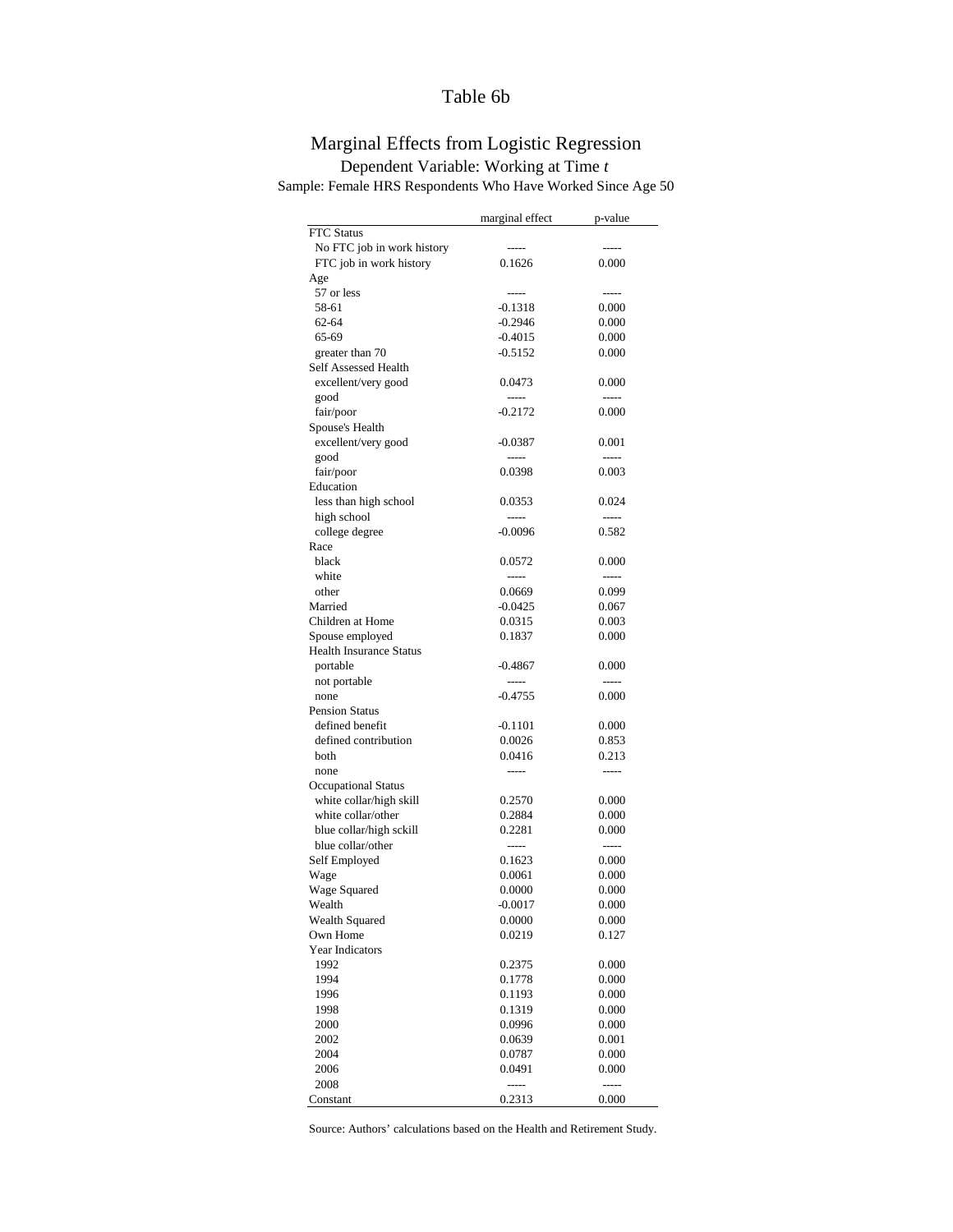# Table 7a

# Marginal Effects from Multinomial Logistic Regression Dependent Variable: Still on Wave 1 Job, Switched Jobs, or Direct Exit\* Sample: Male HRS Respondents Working in 1992

|                                |                          |               | Experienced at Least One Job |               |  |  |
|--------------------------------|--------------------------|---------------|------------------------------|---------------|--|--|
|                                | Remained on Wave One Job |               | Switch                       |               |  |  |
|                                | marginal effect          | p-value       | marginal effect              | p-value       |  |  |
| <b>FTC</b> Status              |                          |               |                              |               |  |  |
| No FTC Job in Work History     | -----                    | $- - - - -$   | -----                        | -----         |  |  |
| FTC Job in Work History        | 0.1476                   | 0.000         | $-0.0347$                    | 0.260         |  |  |
| Age in 1992                    |                          |               |                              |               |  |  |
| $51 - 52$                      | 0.1063                   | 0.000         | 0.1127                       | 0.000         |  |  |
| 53-54                          | 0.0712                   | 0.002         | 0.0897                       | 0.003         |  |  |
| 55-56                          | 0.0642                   | 0.006         | 0.0576                       | 0.062         |  |  |
| 57-58                          | 0.0340                   | 0.155         | 0.0020                       | 0.949         |  |  |
| 59-60                          | 0.0179                   | 0.472         | 0.0119                       | 0.707         |  |  |
| 61                             | -----                    | $- - - - -$   | -----                        | $- - - - -$   |  |  |
| Self Assessed Health           |                          |               |                              |               |  |  |
| excellent/very good            | 0.0324                   | 0.018         | 0.0270                       | 0.139         |  |  |
| good                           |                          | $\frac{1}{2}$ |                              | $-----1$      |  |  |
| fair/poor                      | $-0.0056$                | 0.790         | $-0.0572$                    | 0.037         |  |  |
| Spouse's Health                |                          |               |                              |               |  |  |
| excellent/very good            | $-0.0008$                | 0.958         | 0.0375                       | 0.056         |  |  |
| good                           | -----                    | $\frac{1}{2}$ |                              | $- - - - -$   |  |  |
| fair/poor                      | 0.0107                   | 0.601         | $-0.0050$                    | 0.855         |  |  |
| <b>College Degree</b>          | 0.0529                   | 0.001         | $-0.0178$                    | 0.421         |  |  |
| Race                           |                          |               |                              |               |  |  |
| black                          | 0.0422                   | 0.021         | $-0.0431$                    | 0.092         |  |  |
| white                          | -----                    | $\frac{1}{2}$ | $- - - - -$                  | $\frac{1}{2}$ |  |  |
| other                          | 0.0017                   | 0.964         | $-0.0108$                    | 0.841         |  |  |
| Married                        | 0.0222                   | 0.326         | 0.0496                       | 0.108         |  |  |
| Children at Home               | 0.0073                   | 0.623         | 0.0160                       | 0.452         |  |  |
| Spouse Employed                | $-0.0252$                | 0.052         | 0.0028                       | 0.877         |  |  |
| <b>Occpational Status</b>      |                          |               |                              |               |  |  |
| blue collar/high skill         | 0.0292                   | 0.082         | $-0.0782$                    | 0.001         |  |  |
| blue collar/other              | 0.0366                   | 0.081         | $-0.1231$                    | 0.000         |  |  |
| white collar/high skill        | $- - - - -$              | $- - - - -$   | $\overline{\phantom{a}}$     | $\frac{1}{2}$ |  |  |
| white collar/other             | 0.0182                   | 0.323         | $-0.0249$                    | 0.320         |  |  |
| <b>Health Insurance Status</b> |                          |               |                              |               |  |  |
| portable                       | $-0.0055$                | 0.693         | 0.0338                       | 0.074         |  |  |
| not portable                   | $-0.0366$                | 0.093         | 0.0941                       | 0.001         |  |  |
| none                           |                          |               |                              |               |  |  |
| Self Employed                  | 0.1333                   | 0.000         | $-0.0819$                    | 0.001         |  |  |
| <b>Pension Status</b>          |                          |               |                              |               |  |  |
| defined benefit                | $-0.0355$                | 0.016         | $-0.0465$                    | 0.029         |  |  |
| defined contribution           | $-0.0033$                | 0.847         | 0.0269                       | 0.279         |  |  |
| both                           | $-0.0798$                | 0.009         | 0.1269                       | 0.001         |  |  |
| none                           | -----                    | -----         |                              | -----         |  |  |
| Own Home                       | $-0.0149$                | 0.396         | $-0.0322$                    | 0.171         |  |  |
| Wage                           | 0.0001                   | 0.693         | $-0.0009$                    | 0.161         |  |  |
| Wage Squared                   | 0.0000                   | 0.424         | 0.0000                       | 0.391         |  |  |
| Wealth                         | 0.0043                   | 0.060         | $-0.0026$                    | 0.517         |  |  |
| Wealth Squared                 | $-0.00005$               | 0.331         | 0.00006                      | 0.553         |  |  |
| Constant                       | $-0.3864$                | 0.000         | 0.0372                       | 0.529         |  |  |

\*: Direct exit is the reference category.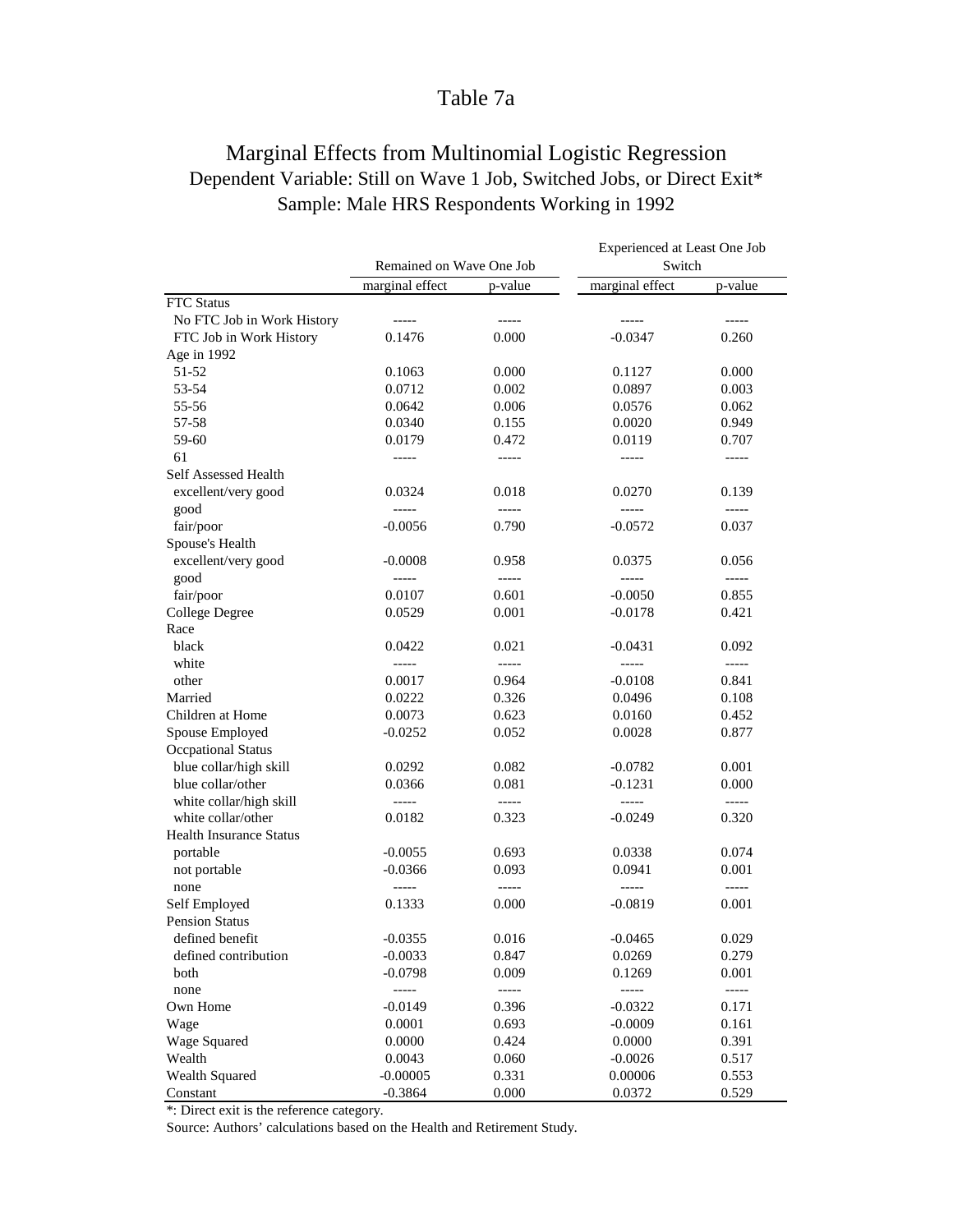# Table 7b

# Marginal Effects from Multinomial Logistic Regression Dependent Variable: Still on Wave 1 Job, Switched Jobs, or Direct Exit\* Sample: Female HRS Respondents Working in 1992

|                                |                          |               | Experienced at Least One Job |             |  |  |
|--------------------------------|--------------------------|---------------|------------------------------|-------------|--|--|
|                                | Remained on Wave One Job |               | Switch                       |             |  |  |
|                                | marginal effect          | p-value       | marginal effect              | p-value     |  |  |
| <b>FTC</b> Status              |                          |               |                              |             |  |  |
| No FTC Job in Work History     | $\frac{1}{2}$            | -----         | -----                        | $- - - - -$ |  |  |
| FTC Job in Work History        | 0.0420                   | 0.012         | 0.0162                       | 0.459       |  |  |
| Age in 1992                    |                          |               |                              |             |  |  |
| 51-52                          | 0.1302                   | 0.003         | 0.2235                       | 0.000       |  |  |
| 53-54                          | 0.0964                   | 0.015         | 0.1251                       | 0.012       |  |  |
| 55-56                          | 0.1061                   | 0.009         | 0.0950                       | 0.060       |  |  |
| 57-58                          | 0.0398                   | 0.286         | 0.1351                       | 0.006       |  |  |
| 59-60                          | 0.0094                   | 0.807         | 0.0938                       | 0.057       |  |  |
| 61                             | -----                    | -----         | -----                        | -----       |  |  |
| Self Assessed Health           |                          |               |                              |             |  |  |
| excellent/very good            | 0.0347                   | 0.012         | 0.0436                       | 0.030       |  |  |
| good                           |                          | $---$         |                              | $- - - - -$ |  |  |
| fair/poor                      | $-0.0037$                | 0.843         | $-0.1050$                    | 0.000       |  |  |
| Spouse's Health                |                          |               |                              |             |  |  |
| excellent/very good            | 0.0035                   | 0.789         | 0.0131                       | 0.550       |  |  |
| good                           |                          | -----         |                              | -----       |  |  |
| fair/poor                      | 0.0140                   | 0.414         | 0.0114                       | 0.695       |  |  |
| College Degree                 | $-0.0015$                | 0.921         | 0.0048                       | 0.848       |  |  |
| Race                           |                          |               |                              |             |  |  |
| black                          | 0.0027                   | 0.848         | $-0.0054$                    | 0.816       |  |  |
| white                          | -----                    | -----         | -----                        | -----       |  |  |
| other                          | 0.0572                   | 0.080         | 0.0174                       | 0.770       |  |  |
| Married                        | 0.0074                   | 0.674         | $-0.0283$                    | 0.320       |  |  |
| Children at Home               | 0.0288                   | 0.048         | 0.1041                       | 0.000       |  |  |
| Spouse Employed                | $-0.0112$                | 0.403         | $-0.0205$                    | 0.358       |  |  |
| <b>Occpational Status</b>      |                          |               |                              |             |  |  |
| blue collar/high skill         | $-0.0314$                | 0.181         | $-0.0126$                    | 0.700       |  |  |
| blue collar/other              | 0.0340                   | 0.043         | $-0.0412$                    | 0.126       |  |  |
| white collar/high skill        | $\frac{1}{2}$            | $\frac{1}{2}$ | $- - - - -$                  | $\cdots$    |  |  |
| white collar/other             | 0.0256                   | 0.062         | $-0.0270$                    | 0.233       |  |  |
| <b>Health Insurance Status</b> |                          |               |                              |             |  |  |
| portable                       | $-0.0117$                | 0.336         | 0.0154                       | 0.450       |  |  |
| not portable                   | $-0.0326$                | 0.115         | 0.0943                       | 0.002       |  |  |
| none                           |                          |               |                              |             |  |  |
| Self Employed                  | 0.0843                   | 0.000         | $-0.0586$                    | 0.040       |  |  |
| <b>Pension Status</b>          |                          |               |                              |             |  |  |
| defined benefit                | 0.0296                   | 0.051         | $-0.1405$                    | 0.000       |  |  |
| defined contribution           | 0.0455                   | 0.010         | $-0.0864$                    | 0.000       |  |  |
| both                           | $-0.0193$                | 0.586         | 0.1273                       | 0.015       |  |  |
| none                           | -----                    | -----         | -----                        | -----       |  |  |
| Own Home                       | $-0.0016$                | 0.911         | $-0.0412$                    | 0.069       |  |  |
| Wage                           | 0.0003                   | 0.676         | $-0.0004$                    | 0.506       |  |  |
| Wage Squared                   | 0.0000                   | 0.393         | 0.0000                       | 0.385       |  |  |
| Wealth                         | $-0.0025$                | 0.322         | $-0.0009$                    | 0.822       |  |  |
| Wealth Squared                 | 0.00005                  | 0.408         | 0.00002                      | 0.793       |  |  |
| Constant                       | $-0.2763$                | 0.000         | $-0.0550$                    | 0.421       |  |  |

\*: Direct exit is the reference category.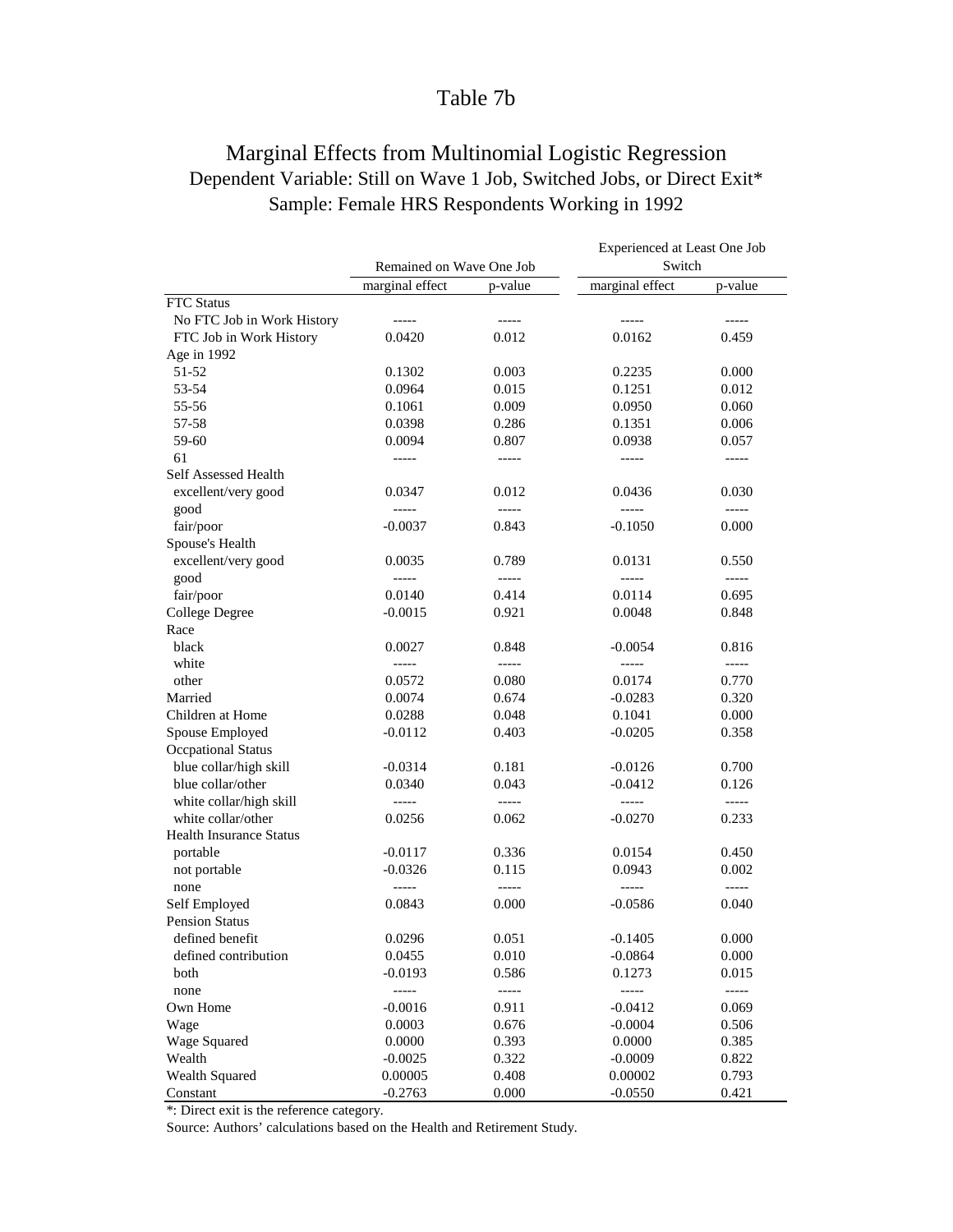

## **Percent Working, by FTC Job Status, Men, 1992 - 2008 Sample: HRS Core Men Who Have Worked Since Age 50**



Source: Authors' calculations based on the Health and Retirement Study.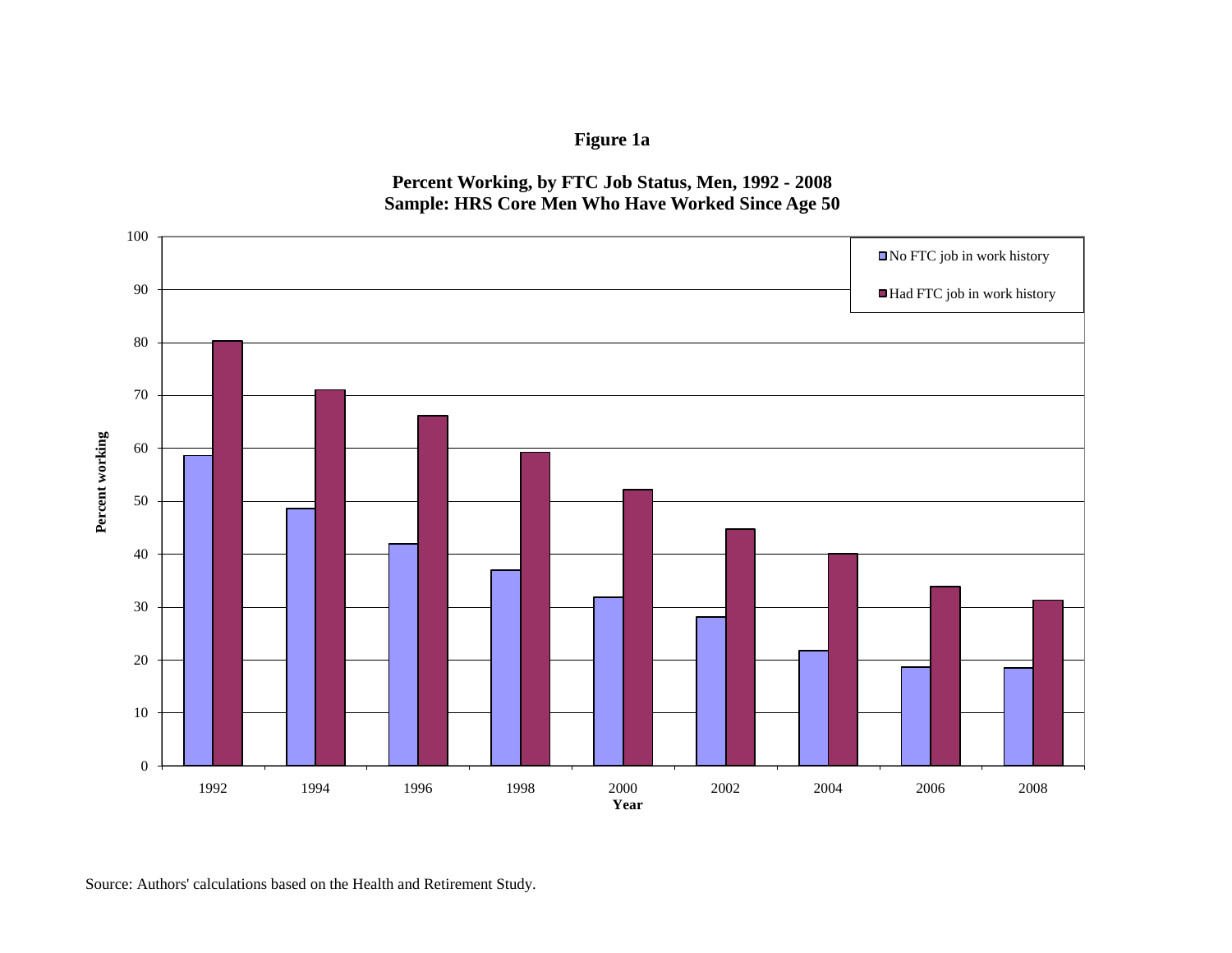



**Figure 1b**

Source: Authors' calculations based on the Health and Retirement Study.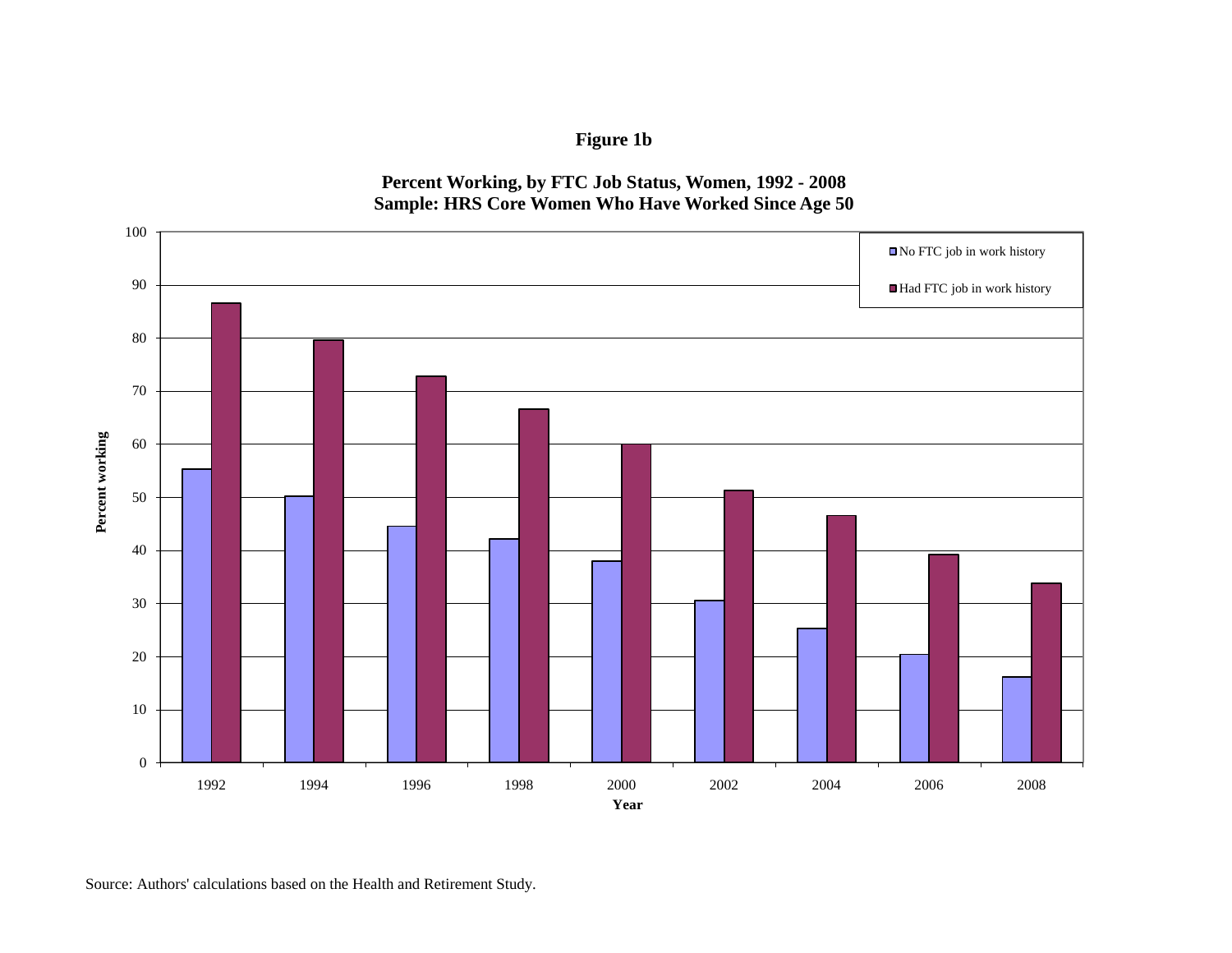

**Percent Working Part Time, by FTC Job Status, Men, 1992 - 2008 Sample: HRS Core Men Who Are Working in Each Wave**

**Figure 2a**